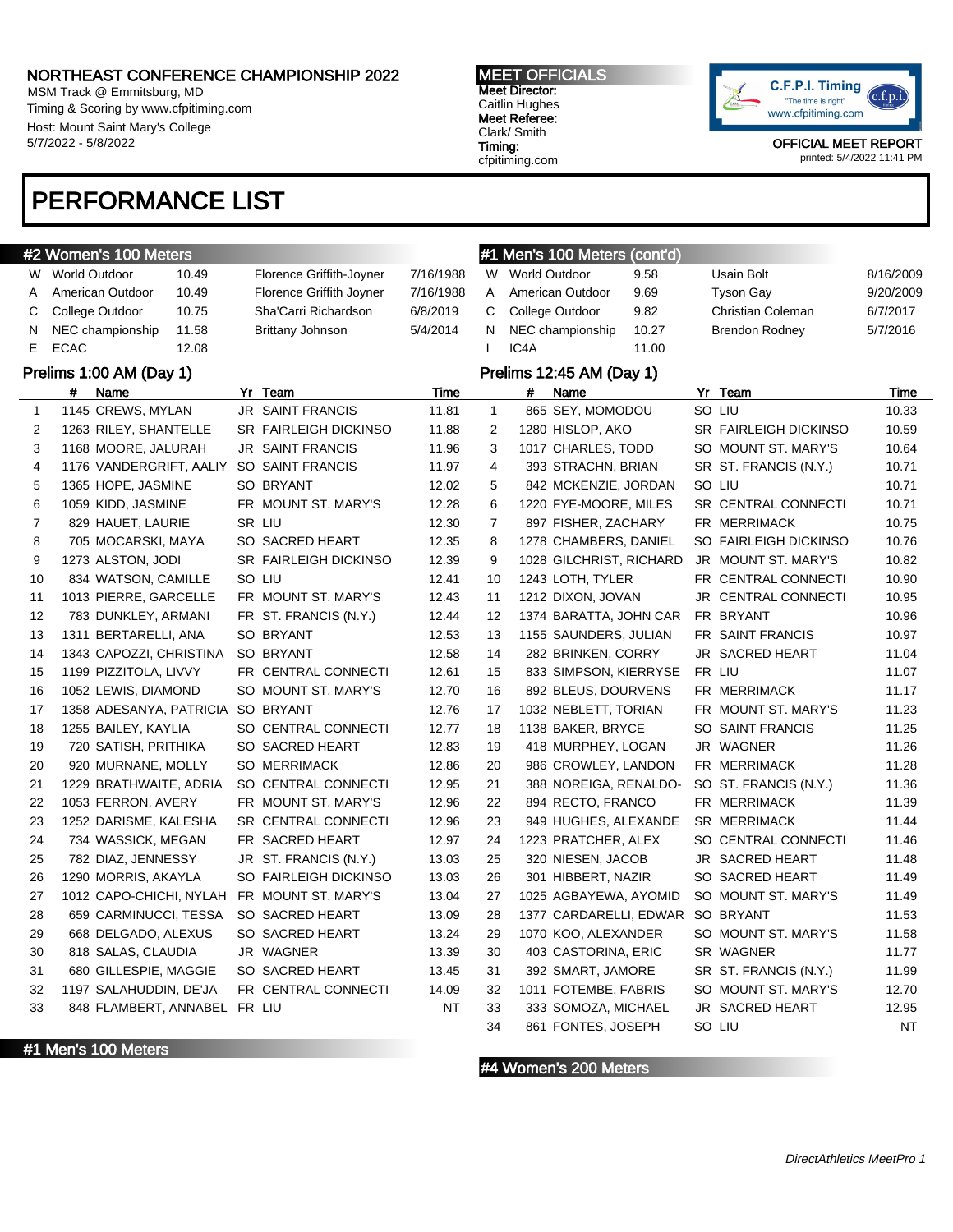N NEC championship 20.32 Brendon Rodney 5/3/2015

I IC4A 22.20

MSM Track @ Emmitsburg, MD Timing & Scoring by www.cfpitiming.com Host: Mount Saint Mary's College 5/7/2022 - 5/8/2022

### MEET OFFICIALS Meet Director:

Caitlin Hughes Meet Referee: Clark/ Smith Timing: cfpitiming.com



OFFICIAL MEET REPORT printed: 5/4/2022 11:41 PM

# PERFORMANCE LIST

|    | #4 Women's 200 Meters (cont'd) |       |                              |           |                |   | #3 Men's 200 Meters (cont'd)     |                              |           |
|----|--------------------------------|-------|------------------------------|-----------|----------------|---|----------------------------------|------------------------------|-----------|
|    | W World Outdoor                | 21.34 | Florence Griffith-Joyner     | 9/29/1988 |                |   | Prelims 2:15 AM (Day 1)          |                              |           |
| A  | American Outdoor               | 21.34 | Florence Griffith Joyner     | 9/29/1988 |                | # | Name                             | Yr Team                      | Time      |
| С  | College Outdoor                | 22.02 | Kyra Jefferson               | 6/17/2017 | $\mathbf{1}$   |   | 393 STRACHN, BRIAN               | SR ST. FRANCIS (N.Y.)        | 21.26     |
| N  | NEC championship               | 23.42 | Brittany Johnson             | 5/4/2014  | 2              |   | 1220 FYE-MOORE, MILES            | SR CENTRAL CONNECTI          | 21.31     |
| Е  | <b>ECAC</b>                    | 24.74 |                              |           | 3              |   | 865 SEY, MOMODOU                 | SO LIU                       | 21.43     |
|    | Prelims 2:30 PM (Day 1)        |       |                              |           | $\overline{4}$ |   | 1239 DIABY, ALI                  | SO CENTRAL CONNECTI          | 21.43     |
|    | #<br>Name                      |       | Yr Team                      | Time      | 5              |   | 1280 HISLOP, AKO                 | <b>SR FAIRLEIGH DICKINSO</b> | 21.51     |
| 1  | 1168 MOORE, JALURAH            |       | <b>JR SAINT FRANCIS</b>      | 24.14     | 6              |   | 1378 REMKIEWICZ, WILLIA          | SO BRYANT                    | 21.66     |
| 2  | 1263 RILEY, SHANTELLE          |       | <b>SR FAIRLEIGH DICKINSO</b> | 24.67     | $\overline{7}$ |   | 842 MCKENZIE, JORDAN             | SO LIU                       | 21.70     |
| 3  | 1325 GARRITY, EMMA             |       | <b>SO BRYANT</b>             | 24.79     | 8              |   | 1386 CANALE, ANDREW              | JR BRYANT                    | 21.76     |
| 4  | 1145 CREWS, MYLAN              |       | <b>JR SAINT FRANCIS</b>      | 24.87     | 9              |   | 394 THEOSMY, MAKHI               | JR ST. FRANCIS (N.Y.)        | 21.86     |
| 5  | 783 DUNKLEY, ARMANI            |       | FR ST. FRANCIS (N.Y.)        | 24.99     | 10             |   | 897 FISHER, ZACHARY              | FR MERRIMACK                 | 21.86     |
| 6  | 1059 KIDD, JASMINE             |       | FR MOUNT ST. MARY'S          | 25.14     | 11             |   | 1017 CHARLES, TODD               | SO MOUNT ST. MARY'S          | 21.92     |
| 7  | 1291 LUCAS, CHLOE              |       | SO FAIRLEIGH DICKINSO        | 25.14     | 12             |   | 410 GRIFFIN, ERIC                | SO WAGNER                    | 21.98     |
| 8  | 829 HAUET, LAURIE              |       | SR LIU                       | 25.25     | 13             |   | 401 CADET, JOSHUA                | JR WAGNER                    | 22.11     |
| 9  | 1311 BERTARELLI, ANA           |       | SO BRYANT                    | 25.41     | 14             |   | 1155 SAUNDERS, JULIAN            | FR SAINT FRANCIS             | 22.13     |
| 10 | 720 SATISH, PRITHIKA           |       | SO SACRED HEART              | 25.59     | 15             |   | 982 SMITH, BRIAN                 | JR MERRIMACK                 | 22.14     |
| 11 | 1176 VANDERGRIFT, AALIY        |       | SO SAINT FRANCIS             | 25.65     | 16             |   | 418 MURPHEY, LOGAN               | JR WAGNER                    | 22.17     |
| 12 | 1343 CAPOZZI, CHRISTINA        |       | <b>SO BRYANT</b>             | 25.68     | 17             |   | 1212 DIXON, JOVAN                | JR CENTRAL CONNECTI          | 22.17     |
| 13 | 834 WATSON, CAMILLE            |       | SO LIU                       | 25.71     | 18             |   | 1374 BARATTA, JOHN CAR           | FR BRYANT                    | 22.20     |
| 14 | 1297 LEWIS, JAZMYN             |       | <b>SR FAIRLEIGH DICKINSO</b> | 25.72     | 19             |   | 398 BABCANEC, CYRIL              | JR WAGNER                    | 22.23     |
| 15 | 1013 PIERRE, GARCELLE          |       | FR MOUNT ST. MARY'S          | 25.85     | 20             |   | 1243 LOTH, TYLER                 | FR CENTRAL CONNECTI          | 22.28     |
| 16 | 1255 BAILEY, KAYLIA            |       | SO CENTRAL CONNECTI          | 26.09     | 21             |   | 338 ZAWASKI, MATTHEW             | FR SACRED HEART              | 22.34     |
| 17 | 1252 DARISME, KALESHA          |       | SR CENTRAL CONNECTI          | 26.11     | 22             |   | 1278 CHAMBERS, DANIEL            | SO FAIRLEIGH DICKINSO        | 22.43     |
| 18 | 859 PETIT, HACHLAINE           |       | SO LIU                       | 26.13     | 23             |   | 1248 JEAN-JACQUES, HAN           | JR CENTRAL CONNECTI          | 22.47     |
| 19 | 1053 FERRON, AVERY             |       | FR MOUNT ST. MARY'S          | 26.24     | 24             |   | 282 BRINKEN, CORRY               | JR SACRED HEART              | 22.48     |
| 20 | 1052 LEWIS, DIAMOND            |       | SO MOUNT ST. MARY'S          | 26.25     | 25             |   | 1377 CARDARELLI, EDWAR SO BRYANT |                              | 22.69     |
| 21 | 810 MILTON, MIA                |       | JR WAGNER                    | 26.31     | 26             |   | 961 SMITH, JAEDEN                | <b>SO MERRIMACK</b>          | 22.73     |
| 22 | 1199 PIZZITOLA, LIVVY          |       | FR CENTRAL CONNECTI          | 26.63     | 27             |   | 1047 AGBODJOGBE, ENOC            | SO MOUNT ST. MARY'S          | 22.79     |
| 23 | 1229 BRATHWAITE, ADRIA         |       | SO CENTRAL CONNECTI          | 26.76     | 28             |   | 1223 PRATCHER, ALEX              | SO CENTRAL CONNECTI          | 23.00     |
| 24 | 1349 REYNOLDS, REBECC          |       | JR BRYANT                    | 26.80     | 29             |   | 833 SIMPSON, KIERRYSE            | FR LIU                       | 23.03     |
| 25 | 920 MURNANE, MOLLY             |       | <b>SO MERRIMACK</b>          | 26.93     | 30             |   | 299 HEALY, BENJAMIN              | SO SACRED HEART              | 23.04     |
| 26 | 791 RENE, CHRISTINA            |       | FR ST. FRANCIS (N.Y.)        | 27.36     | 31             |   | 1032 NEBLETT, TORIAN             | FR MOUNT ST. MARY'S          | 23.04     |
| 27 | 1012 CAPO-CHICHI, NYLAH        |       | FR MOUNT ST. MARY'S          | 27.53     | 32             |   | 1054 MOORE, MADISON              | SO MOUNT ST. MARY'S          | 23.14     |
| 28 | 785 JOHN, SHAYLA               |       | FR ST. FRANCIS (N.Y.)        | 27.64     | 33             |   | 1109 TARAWALI, JOHN              | SO MOUNT ST. MARY'S          | 23.14     |
| 29 | 782 DIAZ, JENNESSY             |       | JR ST. FRANCIS (N.Y.)        | 27.65     | 34             |   | 413 LAMANNA, GEORGE              | FR WAGNER                    | 23.57     |
| 30 | 806 GUGLIELMO, MEGAN           |       | SO WAGNER                    | 29.76     | 35             |   | 386 MEJIA, NICHOLAS              | SR ST. FRANCIS (N.Y.)        | 24.04     |
|    |                                |       |                              |           | 36             |   | 392 SMART, JAMORE                | SR ST. FRANCIS (N.Y.)        | 24.18     |
|    | #3 Men's 200 Meters            |       |                              |           | 37             |   | 378 CHARVIS, TAVIS               | SR ST. FRANCIS (N.Y.)        | 25.18     |
|    | W World Outdoor                | 19.19 | <b>Usain Bolt</b>            | 8/20/2009 | 38             |   | 949 HUGHES, ALEXANDE             | <b>SR MERRIMACK</b>          | NT        |
| A  | American Outdoor               | 19.32 | Michael Johnson              | 8/1/1996  | 39             |   | 991 NUNNALLY, NICK               | SO MOUNT ST. MARY'S          | <b>NT</b> |
| C  | College Outdoor                | 19.69 | Walter Dix                   | 5/25/2007 |                |   |                                  |                              |           |

### #6 Women's 400 Meters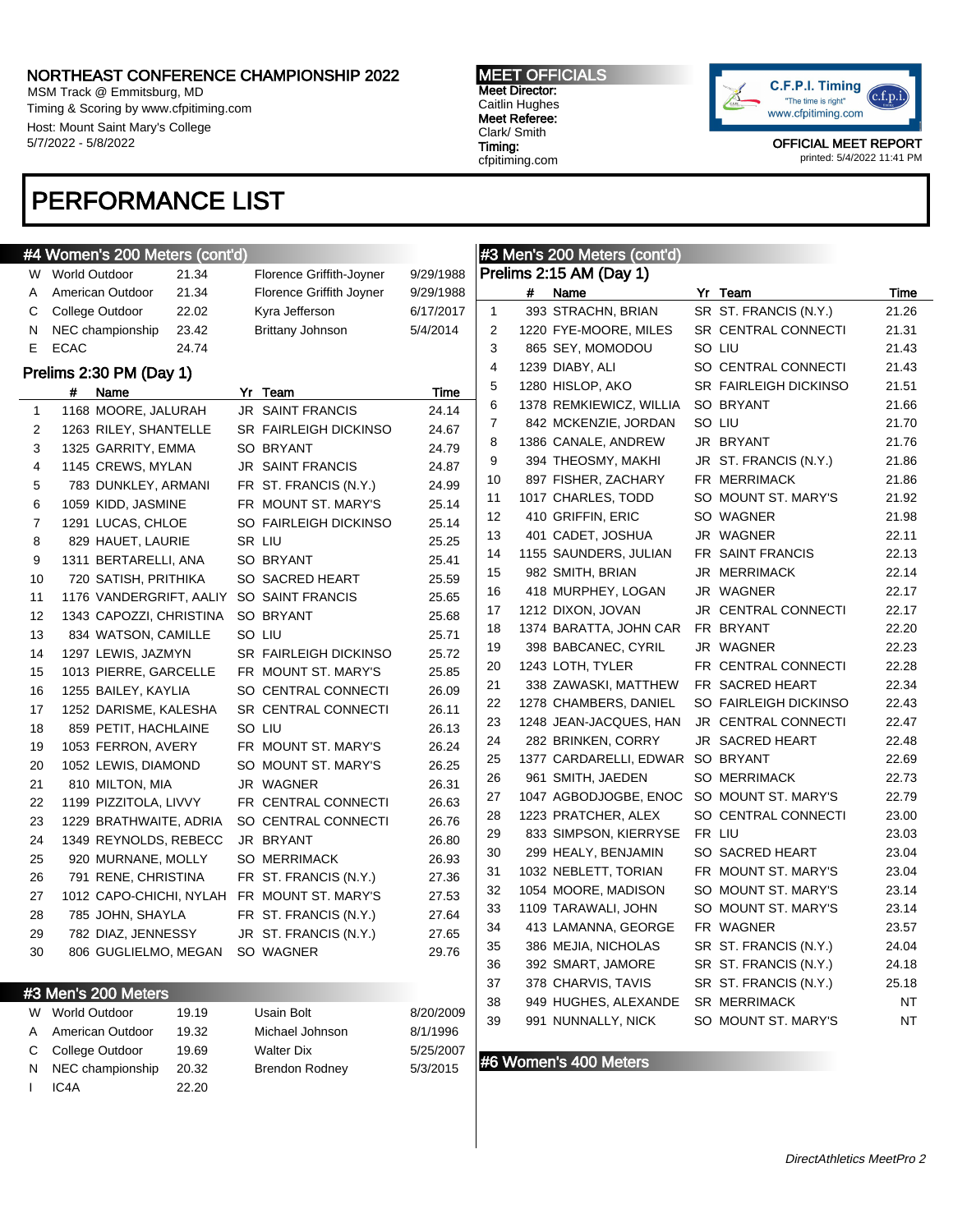MSM Track @ Emmitsburg, MD Timing & Scoring by www.cfpitiming.com Host: Mount Saint Mary's College 5/7/2022 - 5/8/2022

### MEET OFFICIALS Meet Director: Caitlin Hughes

Meet Referee: Clark/ Smith Timing: cfpitiming.com



OFFICIAL MEET REPORT printed: 5/4/2022 11:41 PM

# PERFORMANCE LIST

|              | #6 Women's 400 Meters (cont'd) |       |                              |           |                |                 | #5 Men's 400 Meters (cont'd) |         |                                             |           |
|--------------|--------------------------------|-------|------------------------------|-----------|----------------|-----------------|------------------------------|---------|---------------------------------------------|-----------|
|              | W World Outdoor                | 47.60 | Marita Koch                  | 10/6/1985 |                |                 | Prelims 12:15 AM (Day 1)     |         |                                             |           |
| Α            | American Outdoor               | 48.70 | Sandi Richards               | 9/17/2006 |                | #               | Name                         |         | Yr Team                                     | Time      |
| С            | College Outdoor                | 49.71 | Courtney Okolo               | 4/23/2016 | $\overline{7}$ |                 | 1091 READER, DANIEL          |         | FR MOUNT ST. MARY'S                         | 48.76     |
| N            | NEC championship               | 54.31 | Tateen Abdel-Baaith          | 1998      | 8              |                 | 968 COUTURE, CORY            |         | <b>SO MERRIMACK</b>                         | 48.84     |
| Е            | <b>ECAC</b>                    | 56.44 |                              |           | 9              |                 | 307 MAHARIO, RAFAEL          |         | FR SACRED HEART                             | 49.16     |
|              | Prelims 12:30 PM (Day 1)       |       |                              |           | 10             |                 | 308 MAHON, JONATHAN          |         | FR SACRED HEART                             | 49.17     |
|              | Name<br>#                      |       | Yr Team                      | Time      | 11             |                 | 1293 ELYSEE, SANDLEY         |         | <b>SR FAIRLEIGH DICKINSO</b>                | 49.32     |
| $\mathbf{1}$ | 1291 LUCAS, CHLOE              |       | SO FAIRLEIGH DICKINSO        | 54.98     | 12             |                 | 880 LOUIS, JASON             |         | <b>JR MERRIMACK</b>                         | 49.59     |
| 2            | 1325 GARRITY, EMMA             |       | SO BRYANT                    | 55.23     | 13             |                 | 1113 MUNLYN, JAMES           |         | SO MOUNT ST. MARY'S                         | 49.63     |
| 3            | 1297 LEWIS, JAZMYN             |       | <b>SR FAIRLEIGH DICKINSO</b> | 56.74     | 14             |                 | 1284 CROOKS, DURAN           |         | <b>SR FAIRLEIGH DICKINSO</b>                | 49.68     |
| 4            | 1170 ALABAN-TAFON, RHO         |       | SO SAINT FRANCIS             | 57.12     | 15             |                 | 1217 WALTON, JASON           |         | JR CENTRAL CONNECTI                         | 49.70     |
| 5            | 859 PETIT, HACHLAINE           |       | SO LIU                       | 57.55     | 16             |                 | 401 CADET, JOSHUA            |         | JR WAGNER                                   | 49.89     |
| 6            | 1362 PINEDA, SAVANNAH          |       | FR BRYANT                    | 58.17     | 17             |                 | 398 BABCANEC, CYRIL          |         | JR WAGNER                                   | 49.93     |
| 7            | 1009 JEFFERY, DOMINIQU         |       | JR MOUNT ST. MARY'S          | 58.41     | 18             |                 | 382 HERNANDEZ, DANIEL        |         | SR ST. FRANCIS (N.Y.)                       | 50.17     |
| 8            | 1018 WILSON, ZARIA             |       | FR MOUNT ST. MARY'S          | 58.56     | 19             |                 | 1156 SMITH, SAMIR            |         | FR SAINT FRANCIS                            | 50.19     |
| 9            | 1324 XIARHOS, NICOLE           |       | JR BRYANT                    | 58.67     | 20             |                 | 313 MIELE, DOMINIC           |         | FR SACRED HEART                             | 50.54     |
| 10           | 810 MILTON, MIA                |       | JR WAGNER                    | 58.74     | 21             |                 | 1366 GOODMAN, JACOB          |         | SO BRYANT                                   | 50.54     |
| 11           | 1250 CAMARA, MAGNALEN          |       | SO CENTRAL CONNECTI          | 58.74     | 22             |                 | 995 ALTMAN, THOMAS           |         | SO MOUNT ST. MARY'S                         | 50.85     |
| 12           | 791 RENE, CHRISTINA            |       | FR ST. FRANCIS (N.Y.)        | 59.41     | 23             |                 |                              |         | 379 GOODEN JR, ARTHUR SR ST. FRANCIS (N.Y.) | 51.00     |
| 13           | 805 GARCIA, SOFIA              |       | SO WAGNER                    | 1:00.23   | 24             |                 | 831 JONES, MICHAEL           |         | SO LIU                                      | 51.24     |
| 14           | 1003 MOXEY, SAMAA              |       | FR MOUNT ST. MARY'S          | 1:00.64   | 25             |                 | 1054 MOORE, MADISON          |         | SO MOUNT ST. MARY'S                         | 51.25     |
| 15           | 693 KAVARSKY, ALEXA            |       | <b>JR SACRED HEART</b>       | 1:00.80   | 26             |                 | 923 RAHAMAN, COLIN           |         | JR MERRIMACK                                | 51.59     |
| 16           | 847 CLAXTON, LONDON            |       | SO LIU                       | 1:00.95   | 27             |                 | 1004 EVANS, JUSTIN           |         | FR MOUNT ST. MARY'S                         | 51.65     |
| 17           | 1332 CAWLEY, LAUREN            |       | SO BRYANT                    | 1:01.40   | 28             |                 | 961 SMITH, JAEDEN            |         | <b>SO MERRIMACK</b>                         | 51.85     |
| 18           | 1225 DIAZ, KAMILAH             |       | SO CENTRAL CONNECTI          | 1:02.06   | 29             |                 | 969 SULLIVAN, RYAN           |         | <b>SR MERRIMACK</b>                         | 52.36     |
| 19           | 1349 REYNOLDS, REBECC          |       | JR BRYANT                    | 1:02.07   | 30             |                 | 835 PERPIGNAND, ANTOI        |         | SO LIU                                      | 52.37     |
| 20           | 1261 GRIFFITH, DANIELLA        |       | <b>SR FAIRLEIGH DICKINSO</b> | 1:02.16   | 31             |                 | 1122 LANZENDORFER, AD        |         | FR SAINT FRANCIS                            | 52.55     |
| 21           | 661 CHORZEPA, TORI             |       | FR SACRED HEART              | 1:02.19   | 32             |                 | 330 SARKISIAN, JACK          |         | SO SACRED HEART                             | 52.67     |
| 22           | 1286 PHILLIPS, TRICIA          |       | SO FAIRLEIGH DICKINSO        | 1:03.54   | 33             |                 | 1014 MCKINNEY, JOHN          |         | SO MOUNT ST. MARY'S                         | 53.08     |
| 23           | 722 SCINICARIELLO, ABIG        |       | FR SACRED HEART              | 1:04.63   | 34             |                 | 413 LAMANNA, GEORGE          |         | FR WAGNER                                   | 53.77     |
| 24           | 816 RUTHERFORD, ANGE           |       | FR WAGNER                    | 1:09.74   | 35             |                 | 386 MEJIA, NICHOLAS          |         | SR ST. FRANCIS (N.Y.)                       | 54.01     |
|              |                                |       |                              |           | 36             |                 | 857 KURPISZ, MICHAEL         |         | FR LIU                                      | 54.22     |
|              | #5 Men's 400 Meters            |       |                              |           | 37             |                 | 321 PELLETIER, NICHOLA       |         | JR SACRED HEART                             | 54.58     |
|              | W World Outdoor                | 43.03 | Wayde van Niekerk            | 8/14/2016 | 38             |                 | 384 JOHN, TYLER              |         | FR ST. FRANCIS (N.Y.)                       | 56.32     |
| Α            | American Outdoor               | 43.18 | Michael Johnson              | 8/26/1999 | 39             |                 | 378 CHARVIS, TAVIS           |         | SR ST. FRANCIS (N.Y.)                       | 58.88     |
| С            | College Outdoor                | 43.61 | Michael Norman               | 6/8/2018  | 40             |                 | 1239 DIABY, ALI              |         | SO CENTRAL CONNECTI                         | NT        |
| N            | NEC championship               | 45.91 | <b>Richard James</b>         | 2003      |                |                 |                              |         |                                             |           |
|              | IC4A                           | 49.20 |                              |           |                |                 | #8 Women's 800 Meters        |         |                                             |           |
|              |                                |       |                              |           |                | W World Outdoor |                              | 1:53.28 | Jarmila Kratochvilova                       | 7/26/1983 |
|              | Prelims 12:15 AM (Day 1)       |       |                              |           | A              |                 | American Outdoor             | 1:55.61 | Ajee' Wilson                                | 7/21/2017 |
|              | #<br>Name                      |       | Yr Team                      | Time      | С              |                 | College Outdoor              | 1:58.51 | Brigita Langerholc                          | 9/25/2000 |
| $\mathbf{1}$ | 1276 RICKETTS, MALIK           |       | FR FAIRLEIGH DICKINSO        | 47.73     | N              |                 | NEC championship             | 2:10.10 | Eugenie Hue                                 | 5/4/2019  |
| 2            | 404 COREL, THOMAS              |       | JR WAGNER                    | 48.00     | Е              | <b>ECAC</b>     |                              | 2:11.94 |                                             |           |
| 3            | 1378 REMKIEWICZ, WILLIA        |       | SO BRYANT                    | 48.12     |                |                 | Prelims 1:30 PM (Day 1)      |         |                                             |           |
| 4            | 394 THEOSMY, MAKHI             |       | JR ST. FRANCIS (N.Y.)        | 48.24     |                | #               | Name                         |         | Yr Team                                     | Time      |
| 5            | 1386 CANALE, ANDREW            |       | JR BRYANT                    | 48.35     | 1              |                 | 1251 DANA, ASHLEY            |         | JR CENTRAL CONNECTI                         | 2:12.39   |
| 6            | 1272 ELLIS, CONROY             |       | JR FAIRLEIGH DICKINSO        | 48.68     |                |                 |                              |         |                                             |           |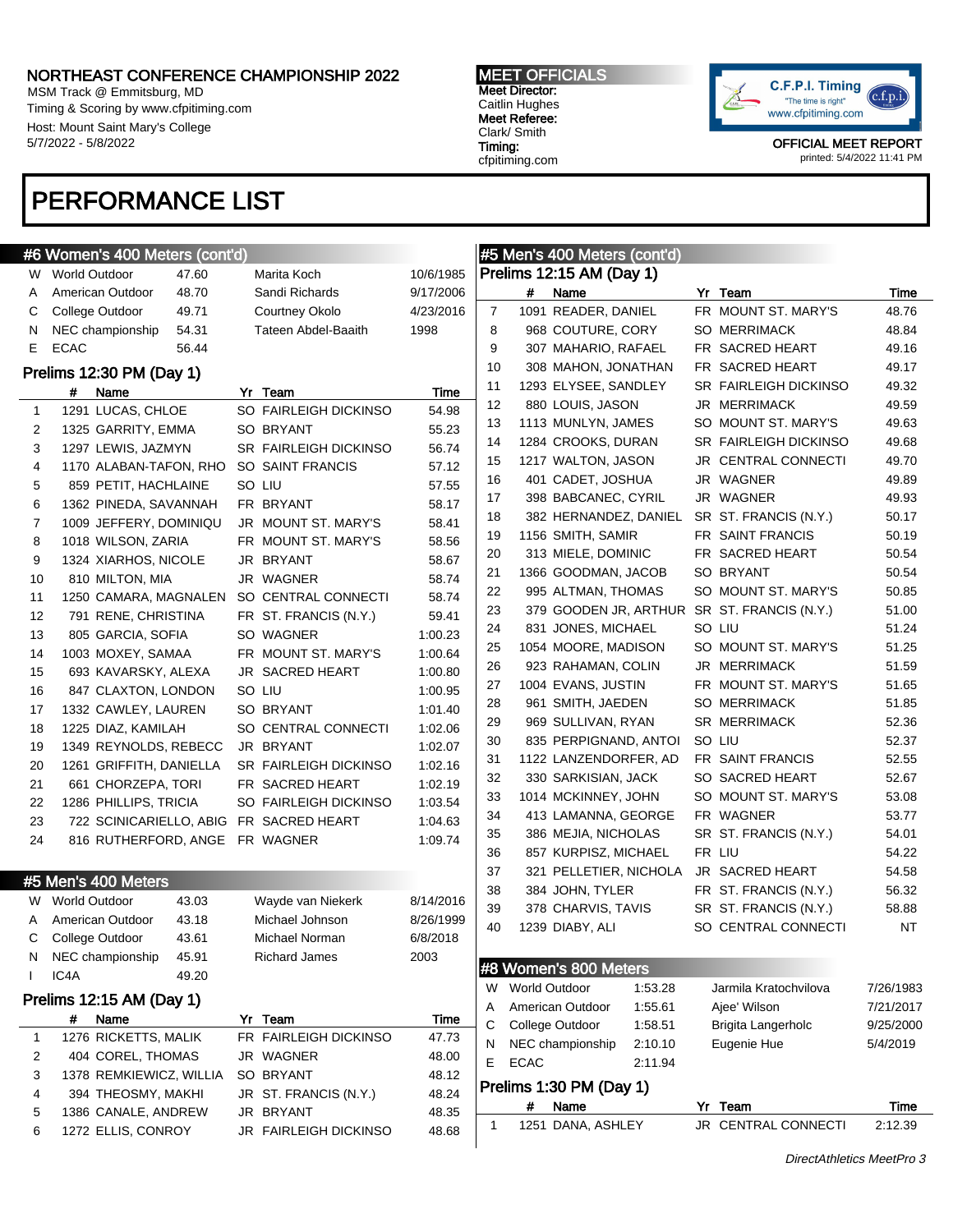MSM Track @ Emmitsburg, MD Timing & Scoring by www.cfpitiming.com Host: Mount Saint Mary's College 5/7/2022 - 5/8/2022

#### MEET OFFICIALS Meet Director: Caitlin Hughes Meet Referee: Clark/ Smith Timing: cfpitiming.com



OFFICIAL MEET REPORT printed: 5/4/2022 11:41 PM

# PERFORMANCE LIST

| #8 Women's 800 Meters (cont'd)<br>#7 Men's 800 Meters (cont'd) |      |                                 |         |  |                                             |           |                |             |                          |         |                       |           |
|----------------------------------------------------------------|------|---------------------------------|---------|--|---------------------------------------------|-----------|----------------|-------------|--------------------------|---------|-----------------------|-----------|
|                                                                |      | Prelims 1:30 PM (Day 1)         |         |  |                                             |           |                |             | Prelims 1:15 PM (Day 1)  |         |                       |           |
|                                                                | #    | Name                            |         |  | Yr Team                                     | Time      |                | #           | Name                     |         | Yr Team               | Time      |
| 2                                                              |      | 794 BLANCO DURAN, ANA           |         |  | SO WAGNER                                   | 2:15.62   | 5              |             | 1307 DOLAN, JASON        |         | JR BRYANT             | 1:52.73   |
| 3                                                              |      | 1194 MAXWELL, KAITLYN           |         |  | FR SAINT FRANCIS                            | 2:17.37   | 6              |             | 845 FERNANDEZ, LUCAS     |         | JR LIU                | 1:53.29   |
| 4                                                              |      | 1135 GREGG, MONICA              |         |  | SO SAINT FRANCIS                            | 2:17.39   | $\overline{7}$ |             | 1326 PETRUSO, ALEX       |         | SO BRYANT             | 1:54.34   |
| 5                                                              |      | 807 HAY, KAYLA                  |         |  | SR WAGNER                                   | 2:18.36   | 8              |             | 298 HAYES, LANCE         |         | FR SACRED HEART       | 1:55.05   |
| 6                                                              |      | 1289 CAMPBELL, SHY-ANN          |         |  | FR FAIRLEIGH DICKINSO                       | 2:19.70   | 9              |             | 945 ALLAIRE, GRIFFIN     |         | <b>SO MERRIMACK</b>   | 1:55.14   |
| $\overline{7}$                                                 |      | 905 BOUVIER, EMMA               |         |  | JR MERRIMACK                                | 2:20.77   | 10             |             | 1382 MOLIS, OWEN         |         | FR BRYANT             | 1:55.54   |
| 8                                                              |      |                                 |         |  | 728 STURDEVANT, CASSA SO SACRED HEART       | 2:22.06   | 11             |             | 911 BAIL, ZACHARY        |         | JR MERRIMACK          | 1:55.74   |
| 9                                                              |      | 709 O'NEILL, MARGARET           |         |  | FR SACRED HEART                             | 2:22.11   | 12             |             | 898 CRAVEIRO, ANTONIO    |         | SO MERRIMACK          | 1:55.86   |
| 10                                                             |      | 1094 MILLER, MAKENNA            |         |  | JR MOUNT ST. MARY'S                         | 2:22.84   | 13             |             | 854 WELLS, JESSE         |         | FR LIU                | 1:56.11   |
| 11                                                             |      | 721 SCHNEIDER, MEGAN            |         |  | FR SACRED HEART                             | 2:22.99   | 14             |             | 1108 WEST, GRANT         |         | SO MOUNT ST. MARY'S   | 1:57.09   |
| 12                                                             |      | 1111 STRICKLAND, EMMA           |         |  | SO MOUNT ST. MARY'S                         | 2:24.65   | 15             |             | 1088 ZALESKI, KEVIN      |         | FR MOUNT ST. MARY'S   | 1:57.47   |
| 13                                                             |      | 1328 KAIRYS, ALI                |         |  | SO BRYANT                                   | 2:26.42   | 16             |             | 1309 SILVA, LUKE         |         | SO BRYANT             | 1:57.50   |
| 14                                                             |      | 1347 CROWLEY, MARISSA           |         |  | SO BRYANT                                   | 2:27.03   | 17             |             | 827 COFIELD, DARIN       |         | SO LIU                | 1:58.21   |
| 15                                                             |      | 1034 BILLIGMEIER, ERIN          |         |  | SO MOUNT ST. MARY'S                         | 2:27.58   | 18             |             | 383 HOWARD, TERELL       |         | SR ST. FRANCIS (N.Y.) | 1:58.25   |
| 16                                                             |      | 1016 DORIAN, ELLIE              |         |  | FR MOUNT ST. MARY'S                         | 2:28.95   | 19             |             | 415 LANGE, ANDREAS       |         | FR WAGNER             | 1:59.20   |
| 17                                                             |      | 691 JOHNSON, SUHAYLA            |         |  | FR SACRED HEART                             | 2:29.52   | 20             |             | 1367 KAISER, ADAM        |         | SO BRYANT             | 2:00.33   |
| 18                                                             |      | 1189 PRESTASH, HAILEY           |         |  | SO SAINT FRANCIS                            | 2:29.67   | 21             |             | 875 ROSARIO, BRENDEN     |         | SR LIU                | 2:01.20   |
| 19                                                             |      | 1173 WICKS, ZOE                 |         |  | SR SAINT FRANCIS                            | 2:31.62   | 22             |             | 400 BRANNICK, MICHAEL    |         | SO WAGNER             | 2:03.38   |
| 20                                                             |      | 1035 BARATKA, KALIN             |         |  | FR MOUNT ST. MARY'S                         | 2:32.32   | 23             |             | 315 MOORE, JAMES         |         | FR SACRED HEART       | 2:04.39   |
| 21                                                             |      | 696 LAGE, JACQUELINE            |         |  | FR SACRED HEART                             | 2:32.57   | 24             |             | 838 BOWES, TYRESE        |         | FR LIU                | 2:05.35   |
| 22                                                             |      | 678 FONTAINE, JESSICA           |         |  | FR SACRED HEART                             | 2:32.83   | 25             |             | 860 JIMENEZ, JULIAN      |         | FR LIU                | 2:05.85   |
| 23                                                             |      |                                 |         |  | 792 RICHARDSON, ESTHE FR ST. FRANCIS (N.Y.) | 2:33.49   | 26             |             | 1074 LEWIS, DEVYN        |         | SO MOUNT ST. MARY'S   | 2:07.82   |
| 24                                                             |      | 784 GRIJALVA, MARIA             |         |  | JR ST. FRANCIS (N.Y.)                       | 2:33.55   | 27             |             | 1093 JACKS, LOUIS        |         | FR MOUNT ST. MARY'S   | 2:08.21   |
| 25                                                             |      | 870 KOLSTAD-KHAN, ISAB FR LIU   |         |  |                                             | 2:33.73   |                |             |                          |         |                       |           |
| 26                                                             |      | 830 ORTUNO, GABRIELA            |         |  | SO LIU                                      | 2:34.07   |                |             | #10 Women's 1500 Meters  |         |                       |           |
| 27                                                             |      | 790 PIERCE, JONNA               |         |  | FR ST. FRANCIS (N.Y.)                       | 2:35.06   | W              |             | <b>World Outdoor</b>     | 3:50.07 | Genzebe Dibaba        | 7/17/2015 |
| 28                                                             |      |                                 |         |  | 1132 CARPENTER, BAYLEE FR SAINT FRANCIS     | 2:36.75   | Α              |             | American Outdoor         | 3:56.29 | Shannon Rowbury       | 7/17/2015 |
| 29                                                             |      | 812 NOWAK, KAIA                 |         |  | JR WAGNER                                   | 2:37.39   | C              |             | College Outdoor          | 3:59.90 | Jenny Simpson         | 0         |
| 30                                                             |      | 802 DURKIN, JULIA               |         |  | SO WAGNER                                   | 2:41.51   | N              |             | NEC championship         | 4:27.91 | Amanda Eller          | 5/6/2012  |
| 31                                                             |      | 803 FULCO, HANNAH               |         |  | FR WAGNER                                   | 2:53.07   | E              | <b>ECAC</b> |                          | 4:34.24 |                       |           |
| 32                                                             |      | 821 VAN HAMBURG, LAUR FR WAGNER |         |  |                                             | NT        |                |             |                          |         |                       |           |
|                                                                |      |                                 |         |  |                                             |           |                |             | Prelims 11:20 AM (Day 1) |         |                       |           |
|                                                                |      | #7 Men's 800 Meters             |         |  |                                             |           |                | #           | Name                     |         | Yr Team               | Time      |
|                                                                |      | W World Outdoor                 | 1:40.91 |  | David Rudisha                               | 8/9/2012  | 1              |             | 1242 RAFTER, ANGELIA     |         | SR CENTRAL CONNECTI   | 4:29.16   |
| A                                                              |      | American Outdoor                | 1:42.60 |  | Johnny Gray                                 | 8/28/1985 | 2              |             | 1251 DANA, ASHLEY        |         | JR CENTRAL CONNECTI   | 4:32.33   |
| С                                                              |      | College Outdoor                 | 1:43.25 |  | Michael Saruni'                             | 4/28/2018 | 3              |             | 836 SMITH, ALEXANDRA     |         | SO LIU                | 4:33.99   |
| N                                                              |      | NEC championship                | 1:49.86 |  | Louis Gibilisco                             | 5/6/2012  | 4              |             | 863 BREA, AINHOA         |         | JR LIU                | 4:35.33   |
| $\mathbf{I}$                                                   | IC4A |                                 | 1:54.00 |  |                                             |           | 5              |             | 891 MAHONEY, AVA         |         | SO MERRIMACK          | 4:41.99   |
|                                                                |      |                                 |         |  |                                             |           | 6              |             | 1354 FREEMAN, SARAH      |         | JR BRYANT             | 4:42.47   |
|                                                                |      | Prelims 1:15 PM (Day 1)         |         |  |                                             |           | 7              |             | 713 PIGOTT, JESSICA      |         | SO SACRED HEART       | 4:54.32   |
|                                                                | #    | Name                            |         |  | Yr Team                                     | Time      | 8              |             | 692 KAISER, ANGELA       |         | SO SACRED HEART       | 4:54.91   |
| $\mathbf{1}$                                                   |      | 1044 KELLY, COLIN               |         |  | SR MOUNT ST. MARY'S                         | 1:50.59   | 9              |             | 1341 AYRES, JULIA        |         | JR BRYANT             | 5:00.23   |
| 2                                                              |      | 1396 HICKEY, AIDAN              |         |  | SO BRYANT                                   | 1:50.84   | 10             |             | 1322 GRZYBINSKI, EMMA    |         | FR BRYANT             | 5:00.48   |
| 3                                                              |      | 397 ABDALLA, MAHMOUD            |         |  | JR WAGNER                                   | 1:52.39   | 11             |             | 1114 CONNELLY, MOLLY     |         | SO MOUNT ST. MARY'S   | 5:00.64   |
| 4                                                              |      | 1203 IRELAND, JAKE              |         |  | SO CENTRAL CONNECTI                         | 1:52.51   | 12             |             | 1139 HILLEN, NAOMI       |         | FR SAINT FRANCIS      | 5:01.07   |
|                                                                |      |                                 |         |  |                                             |           |                |             |                          |         |                       |           |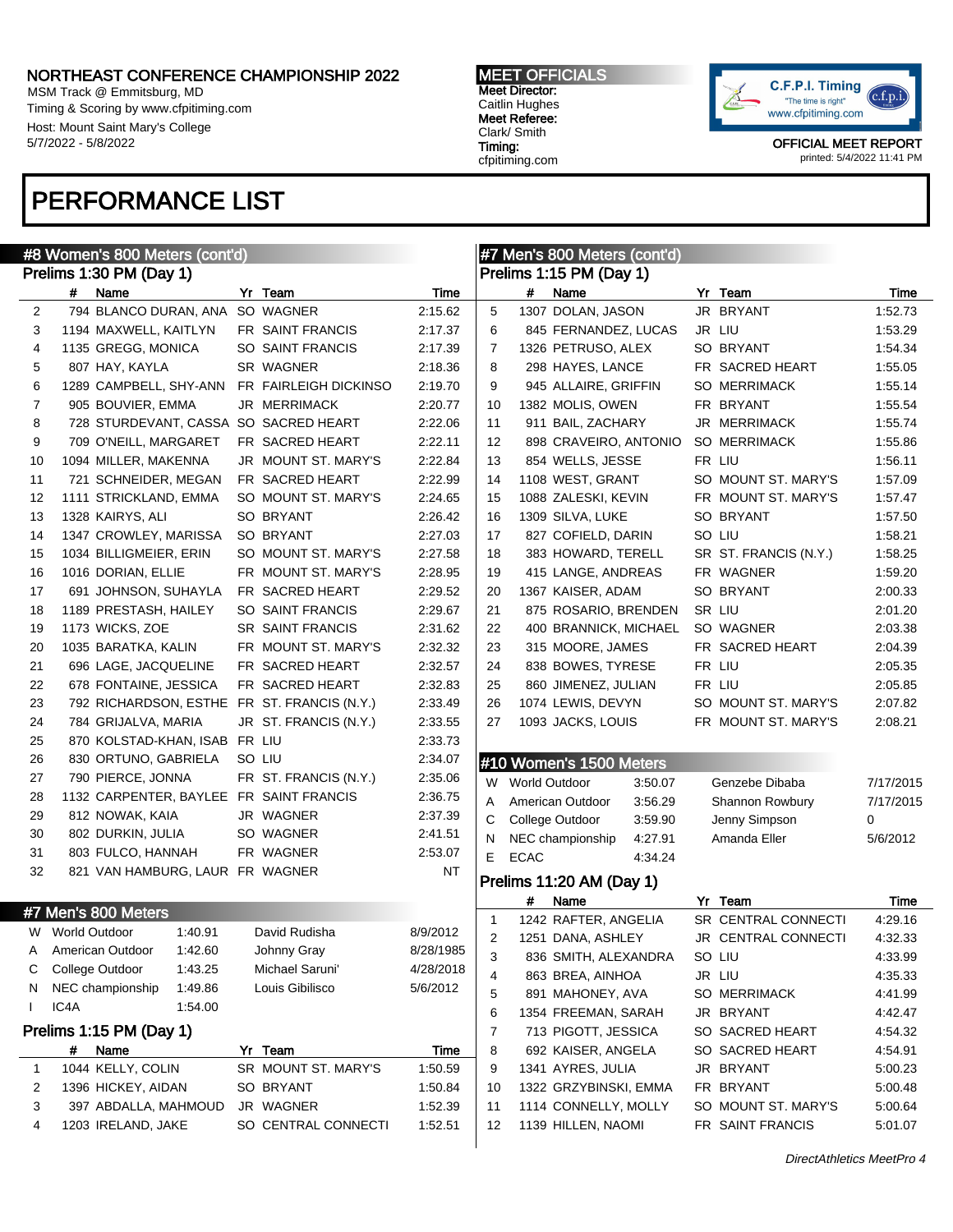MSM Track @ Emmitsburg, MD Timing & Scoring by www.cfpitiming.com Host: Mount Saint Mary's College 5/7/2022 - 5/8/2022

# PERFORMANCE LIST

MEET OFFICIALS Meet Director: Caitlin Hughes Meet Referee: Clark/ Smith Timing: cfpitiming.com



|              |                      | #10 Women's 1500 Meters (cont'd) |         |                                             |           |    |                      | #9 Men's 1500 Meters (cont'd)    |          |                                              |           |
|--------------|----------------------|----------------------------------|---------|---------------------------------------------|-----------|----|----------------------|----------------------------------|----------|----------------------------------------------|-----------|
|              |                      | Prelims 11:20 AM (Day 1)         |         |                                             |           |    |                      | Prelims 11:00 AM (Day 1)         |          |                                              |           |
|              | #                    | Name                             |         | Yr Team                                     | Time      |    | #                    | Name                             |          | Yr Team                                      | Time      |
| 13           |                      | 1164 HELMS, TESSLYN              |         | FR SAINT FRANCIS                            | 5:01.27   | 20 |                      | 1092 DUFF, BRENDAN               |          | SO MOUNT ST. MARY'S                          | 4:07.55   |
| 14           |                      | 901 GRISE, KATELYN               |         | JR MERRIMACK                                | 5:01.79   | 21 |                      | 1195 KLAIBER, NICK               |          | SO CENTRAL CONNECTI                          | 4:07.84   |
| 15           |                      | 960 MAGILL, LAUREN               |         | <b>SR MERRIMACK</b>                         | 5:02.39   | 22 |                      | 1383 MACSWEENEY, AIDA            |          | SO BRYANT                                    | 4:07.97   |
| 16           |                      | 820 SZAMBEL, ELIZABETH           |         | FR WAGNER                                   | 5:03.48   | 23 |                      | 430 WEIR, SEAN                   |          | JR WAGNER                                    | 4:17.38   |
| 17           |                      | 904 NEEDHAM, RACHEL              |         | <b>JR MERRIMACK</b>                         | 5:04.82   | 24 |                      | 866 RAJAB, JUSTIN                |          | SO LIU                                       | 4:18.05   |
| 18           |                      | 1312 GILPIN, ABIGAIL             |         | FR BRYANT                                   | 5:07.05   | 25 |                      | 844 GOED, BECK                   |          | FR LIU                                       | 4:22.85   |
| 19           |                      | 702 MANDELKOW, SARAH             |         | FR SACRED HEART                             | 5:08.32   | 26 |                      | 1100 DIAZ, CHRISTOPHER           |          | JR MOUNT ST. MARY'S                          | 4:23.59   |
| 20           |                      | 724 SLOAN, ANASTASIA             |         | FR SACRED HEART                             | 5:08.42   | 27 |                      | 1090 HILDEBRANDT, NICH           |          | SO MOUNT ST. MARY'S                          | 4:23.92   |
| 21           |                      | 1253 COHEN, KAYLA                |         | SO CENTRAL CONNECTI                         | 5:08.71   | 28 |                      | 1283 MARTIN, YAHNIK              |          | SO FAIRLEIGH DICKINSO                        | 4:31.26   |
| 22           |                      | 784 GRIJALVA, MARIA              |         | JR ST. FRANCIS (N.Y.)                       | 5:14.04   | 29 |                      | 1066 HOWARD, PEYTON              |          | JR MOUNT ST. MARY'S                          | 4:34.45   |
| 23           |                      | 996 CAMPBELL, MARY               |         | SO MOUNT ST. MARY'S                         | 5:14.70   | 30 |                      | 1031 STETSER, ADAM               |          | SO MOUNT ST. MARY'S                          | 4:35.47   |
| 24           |                      | 1182 OLIVER, CLAIRE              |         | SO SAINT FRANCIS                            | 5:17.95   | 31 |                      | 1267 CEDILLO, ALEX               |          | JR FAIRLEIGH DICKINSO                        | 5:01.00   |
| 25           |                      | 667 DELANEY, KATHLEEN            |         | FR SACRED HEART                             | 5:18.64   |    |                      |                                  |          |                                              |           |
| 26           |                      | 1106 KLOTZ, EMILY                |         | SO MOUNT ST. MARY'S                         | 5:29.54   |    |                      | #14 Women's 5000 Meters          |          |                                              |           |
| 27           |                      |                                  |         | 792 RICHARDSON, ESTHE FR ST. FRANCIS (N.Y.) | 5:37.58   | W  | <b>World Outdoor</b> |                                  | 14:06.62 | Letesenbet Gidey                             | 10/7/2020 |
| 28           |                      | 1069 IMES, TRINITY               |         | FR MOUNT ST. MARY'S                         | 6:02.70   | Α  |                      | American Outdoor                 | 14:34.45 | Shelby Houlihan                              | 7/21/2018 |
|              |                      |                                  |         |                                             |           | С  |                      | College Outdoor                  | 15:07.64 | Jenny Simpson                                | 5/2/2009  |
|              |                      | #9 Men's 1500 Meters             |         |                                             |           | N  |                      | NEC championship                 | 16:33.09 | Kaitlyn Gwyther                              | 2006      |
| W.           | <b>World Outdoor</b> |                                  | 3:26.00 | Hicham El Guerrouj                          | 7/14/1998 | Е  | <b>ECAC</b>          |                                  | 17:16.64 |                                              |           |
| A            |                      | American Outdoor                 | 3:29.30 | <b>Bernard Lagat</b>                        | 0         |    |                      | 3:20 PM (Day 2)                  |          |                                              |           |
| C            |                      | College Outdoor                  | 3:35.01 | Josh Kerr                                   | 4/20/2018 |    | #                    | Name                             |          | Yr Team                                      | Time      |
| N            |                      | NEC championship                 | 3:49.19 | <b>Ford Palmer</b>                          | 5/5/2013  | 1  |                      | 1242 RAFTER, ANGELIA             |          | SR CENTRAL CONNECTI                          | 16:01.22  |
|              | IC4A                 |                                  | 3:56.50 |                                             |           | 2  |                      | 876 IOCCA, KELLY                 |          | SR LIU                                       | 16:47.70  |
|              |                      | Prelims 11:00 AM (Day 1)         |         |                                             |           | 3  |                      | 836 SMITH, ALEXANDRA             |          | SO LIU                                       | 17:15.78  |
|              | #                    | Name                             |         | Yr Team                                     | Time      | 4  |                      | 1198 MORABITO, BROOKE            |          | SO CENTRAL CONNECTI                          | 17:34.98  |
| $\mathbf{1}$ |                      | 406 CUTHBERTSON, WILL            |         | JR WAGNER                                   | 3:49.56   | 5  |                      | 863 BREA, AINHOA                 |          | JR LIU                                       | 17:37.41  |
| 2            |                      | 1203 IRELAND, JAKE               |         | SO CENTRAL CONNECTI                         | 3:51.71   | 6  |                      | 891 MAHONEY, AVA                 |          | <b>SO MERRIMACK</b>                          | 17:40.20  |
| 3            |                      | 1353 HICKEY, NOLAN               |         | SO BRYANT                                   | 3:54.77   | 7  |                      | 1310 HAMILTON, ABIGAIL           |          | SO BRYANT                                    | 17:54.89  |
| 4            |                      | 903 CORLISS, TJ                  |         | <b>JR MERRIMACK</b>                         | 3:55.67   | 8  |                      | 871 CRITCHLEY, JOSEPHI FR LIU    |          |                                              | 18:05.02  |
| 5            |                      | 412 HUBERT, MICHAEL              |         | SO WAGNER                                   | 3:56.61   | 9  |                      | 963 BEAUDET, OLIVIA              |          | FR MERRIMACK                                 | 18:21.95  |
| 6            |                      | 843 GONZALEZ, JONATHA            |         | SR LIU                                      | 3:56.66   | 10 |                      | 1207 CARUSONE, REBECC            |          | FR CENTRAL CONNECTI                          | 18:30.16  |
| 7            |                      | 1308 BITTRICH, WILLIAM           |         | JR BRYANT                                   | 3:57.15   | 11 |                      | 1185 MCELHENNY, QUINN            |          | SO SAINT FRANCIS                             | 18:39.47  |
| 8            |                      | 426 SOKOLL, JOHNNY               |         | FR WAGNER                                   | 3:57.51   | 12 |                      | 692 KAISER, ANGELA               |          | SO SACRED HEART                              | 18:41.28  |
| 9            |                      | 1333 DAGRIN, JORDAN              |         | SR BRYANT                                   | 3:57.59   | 13 |                      | 1180 GOLDEN, ADIYA               |          | SO SAINT FRANCIS                             | 18:42.49  |
| 10           |                      | 889 GAMELIN, RYAN                |         | JR MERRIMACK                                | 3:58.49   | 14 |                      | 713 PIGOTT, JESSICA              |          | SO SACRED HEART                              | 18:47.63  |
| 11           |                      | 959 COAKLEY, BILLY               |         | SO MERRIMACK                                | 4:00.34   | 15 |                      |                                  |          | 1117 WALKER, MACKENZIE SO SAINT FRANCIS      | 18:48.10  |
| 12           |                      | 855 AYYOUB, ELYAS                |         | FR LIU                                      | 4:00.90   | 16 |                      | 695 KELLY, BRIGIT                |          | SR SACRED HEART                              | 18:48.39  |
| 13           |                      | 1178 BERZONSKY, MATTH            |         | SO SAINT FRANCIS                            | 4:01.13   | 17 |                      | 710 PARKER, KELLY                |          | FR SACRED HEART                              | 18:53.06  |
| 14           |                      | 425 SICONOLFI, PAUL              |         | SO WAGNER                                   | 4:03.45   | 18 |                      | 1253 COHEN, KAYLA                |          | SO CENTRAL CONNECTI                          | 18:53.35  |
| 15           |                      | 1019 NICHOLS, BRANDON            |         | JR MOUNT ST. MARY'S                         | 4:03.75   | 19 |                      | 873 GINTY, EMILY                 |          | SO LIU                                       | 18:58.24  |
| 16           |                      | 931 KEHOE, DYLAN                 |         | JR MERRIMACK                                | 4:03.79   | 20 |                      | 1370 MARCKRES, MORGAN SO BRYANT  |          |                                              | 19:08.01  |
| 17           |                      | 832 HAUGHIAN, AIDAN              |         | FR LIU                                      | 4:04.33   | 21 |                      | 1162 DESCHLER, ALYSSA            |          | SO SAINT FRANCIS                             | 19:12.91  |
| 18           |                      | 286 CORBETT, RYAN                |         | SR SACRED HEART                             | 4:05.48   | 22 |                      |                                  |          | 1246 CANCELLIERI, JULIAN SO CENTRAL CONNECTI | 19:17.55  |
| 19           |                      | 423 QADRI, MUHAMMAD              |         | SO WAGNER                                   | 4:06.42   | 23 |                      | 820 SZAMBEL, ELIZABETH FR WAGNER |          |                                              | 19:17.64  |
|              |                      |                                  |         |                                             |           |    |                      |                                  |          |                                              |           |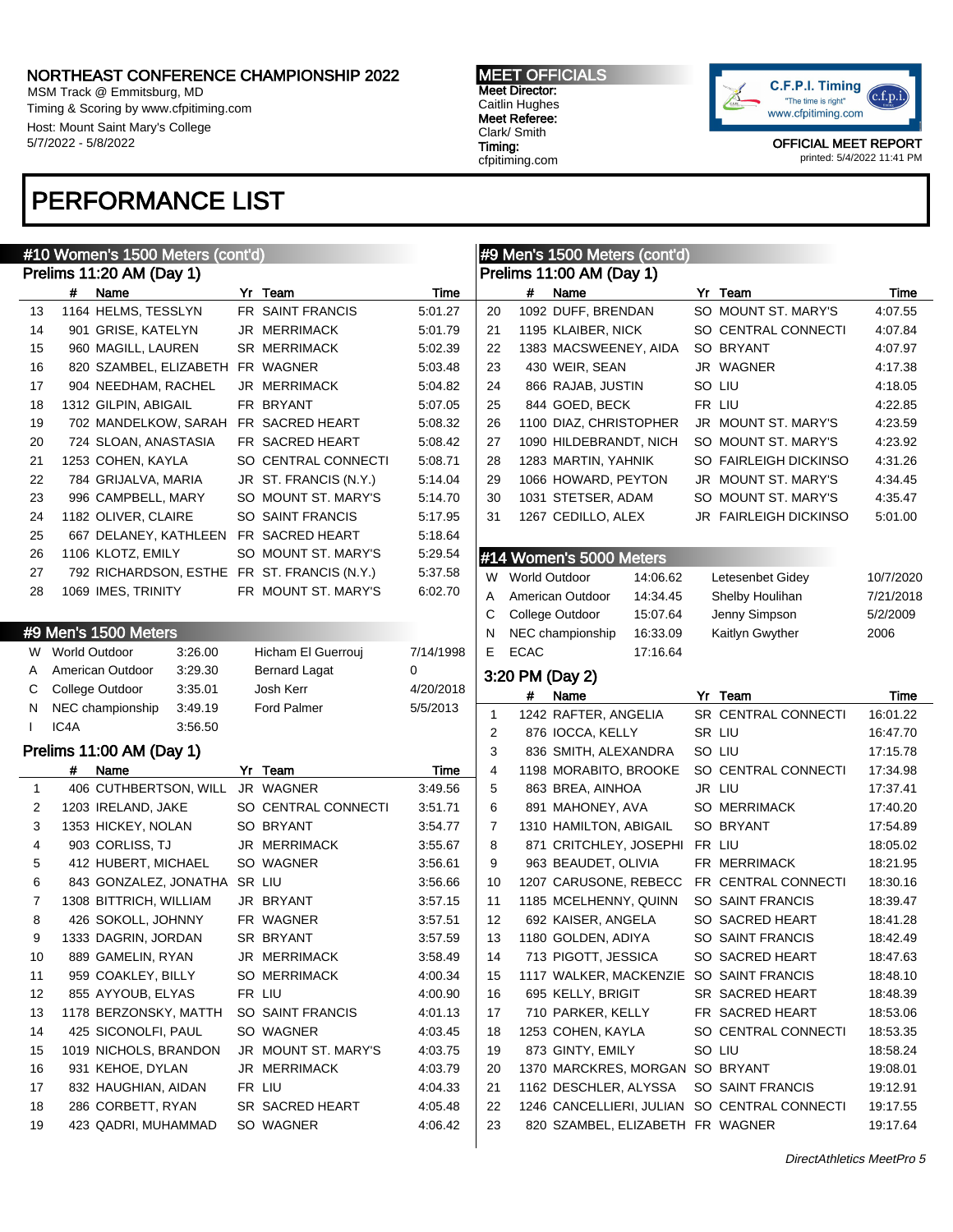MSM Track @ Emmitsburg, MD Timing & Scoring by www.cfpitiming.com Host: Mount Saint Mary's College 5/7/2022 - 5/8/2022

# PERFORMANCE LIST

MEET OFFICIALS Meet Director: Caitlin Hughes Meet Referee: Clark/ Smith Timing: cfpitiming.com



|              |                      | #14 Women's 5000 Meters (cont'd)               |                                        |                      |              |               | #13 Men's 5000 Meters (cont'd)                                     |                                         |           |
|--------------|----------------------|------------------------------------------------|----------------------------------------|----------------------|--------------|---------------|--------------------------------------------------------------------|-----------------------------------------|-----------|
|              |                      | 3:20 PM (Day 2)                                |                                        |                      |              |               | 2:55 AM (Day 2)                                                    |                                         |           |
|              | #                    | Name                                           | Yr Team                                | Time                 |              | #             | Name                                                               | Yr Team                                 | Time      |
| 24           |                      | 796 CASCIO, SARA                               | JR WAGNER                              | 19:19.00             | 25           |               | 294 GILLIS, CHRISTOPHE                                             | JR SACRED HEART                         | 15:54.42  |
| 25           |                      | 1172 WANNER, ELLIE                             | SO SAINT FRANCIS                       | 20:02.02             | 26           |               | 1136 CURRAN, SHANE                                                 | FR SAINT FRANCIS                        | 15:56.58  |
| 26           |                      | 1026 BOMBERGER, ELLIE                          | FR MOUNT ST. MARY'S                    | 20:53.63             | 27           |               | 1392 REYNOLDS, DAWSON FR BRYANT                                    |                                         | 16:01.71  |
| 27           |                      | 823 WALSH, MARYANN                             | SO WAGNER                              | 21:08.15             | 28           |               | 1151 KELLY, DANIEL                                                 | FR SAINT FRANCIS                        | 16:15.24  |
| 28           |                      | 1251 DANA, ASHLEY                              | JR CENTRAL CONNECTI                    | NT                   | 29           |               | 328 RODRIGUEZ, DANIEL                                              | FR SACRED HEART                         | 16:21.38  |
| 29           |                      | 996 CAMPBELL, MARY                             | SO MOUNT ST. MARY'S                    | NT                   | 30           |               | 866 RAJAB, JUSTIN                                                  | SO LIU                                  | 16:35.99  |
| 30           |                      | 1114 CONNELLY, MOLLY                           | SO MOUNT ST. MARY'S<br>SO SACRED HEART | NT                   | 31           |               | 1123 BARTLEBAUGH, OWE                                              | SO SAINT FRANCIS                        | 16:44.74  |
| 31           |                      | 712 PEPIN, KEEGAN                              | FR BRYANT                              | NT<br>NT             | 32<br>33     |               | 334 STEIER, ETHAN<br>1186 MCGEE, ANDREW                            | FR SACRED HEART                         | 16:47.88  |
| 32           |                      | 1312 GILPIN, ABIGAIL                           | JR BRYANT                              | NT                   | 34           |               |                                                                    | FR SAINT FRANCIS<br>SO CENTRAL CONNECTI | 16:49.07  |
| 33           |                      | 1354 FREEMAN, SARAH                            |                                        | <b>NT</b>            | 35           |               | 1195 KLAIBER, NICK                                                 | SO LIU                                  | ΝT        |
| 34           |                      | 1397 CORCORAN, ALLISON                         | JR BRYANT                              |                      | 36           |               | 841 BALSAMO, PERRY<br>846 VILLAFUERTE, BRYAN SO LIU                |                                         | ΝT        |
|              |                      |                                                |                                        |                      | 37           |               | 1044 KELLY, COLIN                                                  | SR MOUNT ST. MARY'S                     | ΝT<br>ΝT  |
|              |                      | #13 Men's 5000 Meters                          |                                        |                      | 38           |               | 1050 WANG, JOHN                                                    | JR MOUNT ST. MARY'S                     | ΝT        |
| W.           | <b>World Outdoor</b> | 12:35.36                                       | Joshua Cheptegei                       | 8/14/2020            | 39           |               | 832 HAUGHIAN, AIDAN                                                | FR LIU                                  | ΝT        |
| A            |                      | 12:53.60<br>American Outdoor                   | <b>Bernard Lagat</b>                   | 0                    | 40           |               | 1203 IRELAND, JAKE                                                 | SO CENTRAL CONNECTI                     | <b>NT</b> |
| С            |                      | College Outdoor<br>13:08.4h                    | Henry Rono                             | 4/8/1978             | 41           |               | 1233 COURTAR, JEREMY                                               | FR CENTRAL CONNECTI                     | <b>NT</b> |
| N.           |                      | NEC championship<br>14:26.28                   | <b>Brian Sell</b>                      | 2001                 | 42           |               | 1264 GRAHAM, CHRISTOP                                              | SR FAIRLEIGH DICKINSO                   | <b>NT</b> |
|              | IC4A                 | 14:45.00                                       |                                        |                      | 43           |               | 1315 BRANCATO, NICHOLA SO BRYANT                                   |                                         | NT        |
|              |                      | 2:55 AM (Day 2)                                |                                        |                      |              |               |                                                                    |                                         |           |
|              | #                    | Name                                           | Yr Team                                | Time                 |              |               | #44 Women's 10000 Meters                                           |                                         |           |
| $\mathbf{1}$ |                      | 399 BENTIVEGNA, ANTHO                          | SO WAGNER                              | 14:29.72             | W            | World Outdoor | 29:17.45                                                           | Almaz Ayana                             | 8/12/2016 |
| 2            |                      | 855 AYYOUB, ELYAS                              | FR LIU                                 | 14:31.24             | A            |               | 30:13.17<br>American Outdoor                                       | Molly Huddle                            | 8/12/2016 |
| 3            |                      | 419 PALERMO, DOMINIC                           | SO WAGNER                              | 14:32.28             | C            |               | College Outdoor<br>31:18.07                                        | Lisa Uhl                                | 3/26/2010 |
| 4            |                      | 411 GUIDICIPIETRO, ROB                         | SR WAGNER                              | 14:32.69             | N            |               | NEC championship<br>35:30.87                                       | Kate Svensen                            | 5/5/2018  |
| 5            |                      | 427 UMINSKI, JEAN                              | JR WAGNER                              | 14:41.24             | E.           | <b>ECAC</b>   | 37:40.24                                                           |                                         |           |
| 6            |                      | 426 SOKOLL, JOHNNY                             | FR WAGNER                              | 14:46.89             |              |               |                                                                    |                                         |           |
| 7            |                      | 1319 SLANEY, RYAN                              | FR BRYANT                              | 14:50.40             |              |               | 9:25 AM (Day 1)                                                    |                                         |           |
| 8            |                      | 903 CORLISS, TJ                                | <b>JR MERRIMACK</b>                    | 14:53.71             |              | #             | Name                                                               | Yr Team                                 | Time      |
| 9            |                      | 1165 KOHLER, ZACHARY                           | FR SAINT FRANCIS                       | 14:55.17             | $\mathbf{1}$ |               | 1242 RAFTER, ANGELIA                                               | SR CENTRAL CONNECTI                     | 34:01.76  |
| 10           |                      | 1245 NICHOLAS, EDDIE                           | SO CENTRAL CONNECTI                    | 14:57.15             | 2            |               | 1185 MCELHENNY, QUINN                                              | SO SAINT FRANCIS                        | 38:40.07  |
| 11           |                      | 959 COAKLEY, BILLY                             | <b>SO MERRIMACK</b>                    | 15:06.89             | 3            |               | 921 BRISSON, HANNAH                                                | JR MERRIMACK                            | 38:55.24  |
| 12           |                      | 1015 FAGNANO, PAUL                             | JR MOUNT ST. MARY'S                    | 15:18.35             | 4            |               | 1101 KAY, ALEXANDRA                                                | SR MOUNT ST. MARY'S                     | 38:56.01  |
| 13           |                      | 1084 JACKSON, ANDREW                           | JR MOUNT ST. MARY'S                    | 15:18.74             | 5            |               | 796 CASCIO, SARA                                                   | JR WAGNER                               | 39:29.29  |
| 14           |                      | 885 DYER, RYAN                                 | FR MERRIMACK                           | 15:24.62             | 6            |               | 1370 MARCKRES, MORGAN SO BRYANT                                    |                                         | 39:48.60  |
| 15           |                      | 1308 BITTRICH, WILLIAM<br>1202 RODRIGUEZ, MARK | JR BRYANT                              | 15:31.48<br>15:32.89 | 7            |               | 1162 DESCHLER, ALYSSA<br>947 TIERNEY, SARAH                        | SO SAINT FRANCIS                        | 39:49.87  |
| 16           |                      |                                                | FR CENTRAL CONNECTI                    |                      | 8            |               |                                                                    | SR MERRIMACK                            | 40:19.83  |
| 17           |                      | 332 SHILLEH, MOETIZ                            | JR SACRED HEART<br>SO SAINT FRANCIS    | 15:35.65             | 9            |               | 710 PARKER, KELLY                                                  | FR SACRED HEART<br>FR SACRED HEART      | NT        |
| 18           |                      | 1178 BERZONSKY, MATTH                          | FR MERRIMACK                           | 15:38.66             | 10           |               | 707 MONARCA, ARIANA                                                |                                         | NT        |
| 19           |                      | 888 LOMBARDI, JACK                             |                                        | 15:40.60             | 11           |               | 1117 WALKER, MACKENZIE SO SAINT FRANCIS                            |                                         | NT        |
| 20           |                      | 1226 OUSHANA, SEAN<br>324 PRINCE, GEDIYON      | JR CENTRAL CONNECTI<br>SO SACRED HEART | 15:41.09<br>15:42.55 | 12           |               | 1198 MORABITO, BROOKE<br>1207 CARUSONE, REBECC FR CENTRAL CONNECTI | SO CENTRAL CONNECTI                     | NT        |
| 21<br>22     |                      | 424 RYAN, MICHAEL                              | FR WAGNER                              | 15:43.70             | 13<br>14     |               | 1214 CARUSONE, ALYSSA                                              | FR CENTRAL CONNECTI                     | NT        |
| 23           |                      | 987 NYKLICEK, MATTHEW                          | SR MERRIMACK                           | 15:44.87             | 15           |               | 1246 CANCELLIERI, JULIAN SO CENTRAL CONNECTI                       |                                         | NT<br>NT  |
| 24           |                      | 309 MARTIN, KEVIN                              | SO SACRED HEART                        | 15:46.79             | 16           |               | 1258 KLOPFER, ALEXANDR FR CENTRAL CONNECTI                         |                                         | NT        |
|              |                      |                                                |                                        |                      |              |               |                                                                    |                                         |           |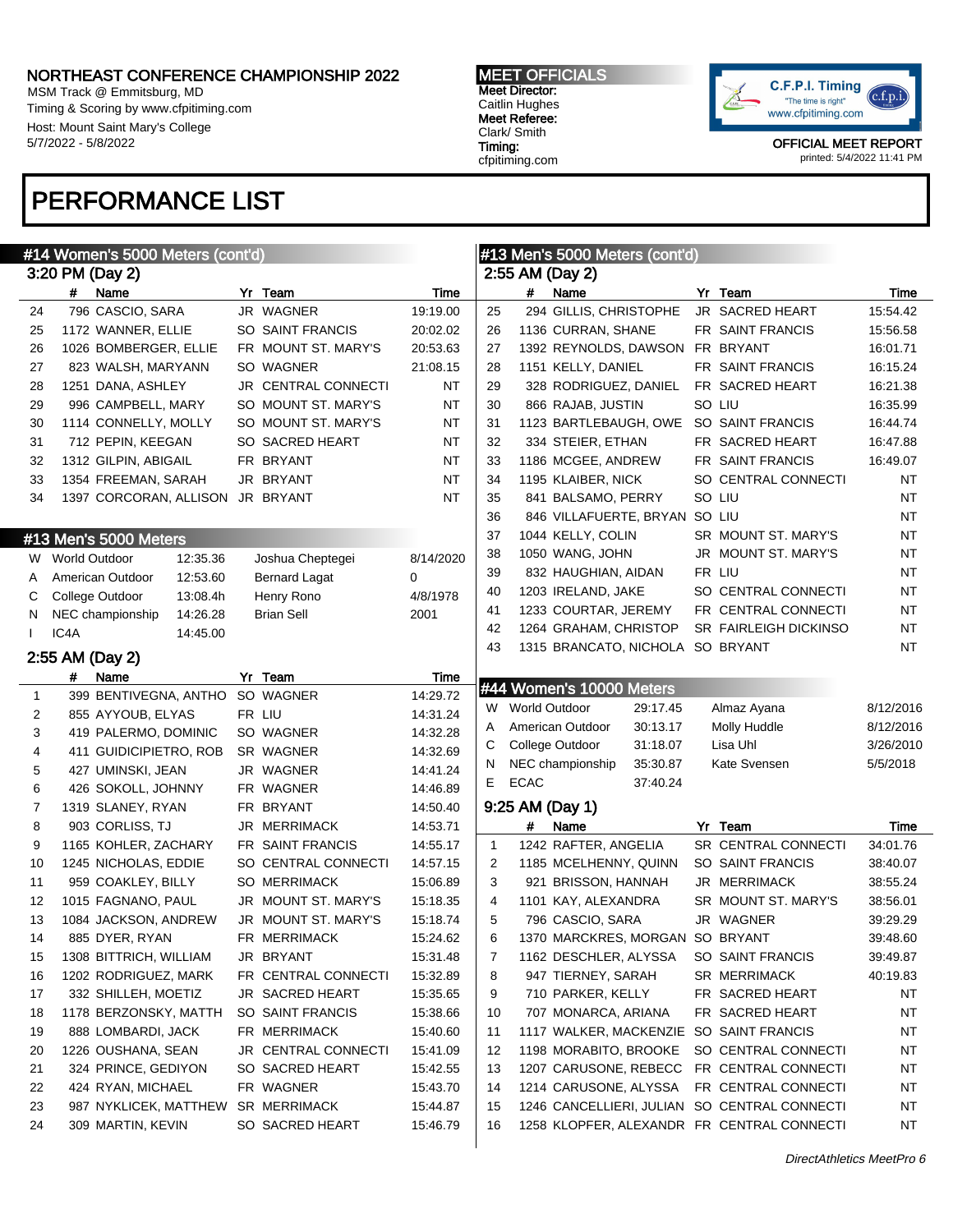$\mathbf{A}$  and  $\mathbf{A}$  women's 10000 Meters (control  $\mathbf{A}$ )

MSM Track @ Emmitsburg, MD Timing & Scoring by www.cfpitiming.com Host: Mount Saint Mary's College 5/7/2022 - 5/8/2022

# PERFORMANCE LIST

MEET OFFICIALS Meet Director: Caitlin Hughes Meet Referee: Clark/ Smith Timing: cfpitiming.com

 $\mu$ 40 Women's 400m Hurdles (contail)



|    | #44 vvomen's 10000 meters (cont a)<br>9:25 AM (Day 1)       |                            |                       |                |                   | #18 Women's TOUM Hurdles (cont'd) |                       |           |
|----|-------------------------------------------------------------|----------------------------|-----------------------|----------------|-------------------|-----------------------------------|-----------------------|-----------|
|    | Name<br>#                                                   | Yr Team                    | Time                  |                | #                 | Prelims 12:00 PM (Day 1)<br>Name  | Yr Team               | Time      |
| 17 | 1310 HAMILTON, ABIGAIL                                      | SO BRYANT                  | <b>NT</b>             | 6              |                   | 896 SULLIVAN, KATHRYN             | JR MERRIMACK          | 15.11     |
|    |                                                             |                            |                       | $\overline{7}$ |                   | 690 JOHNSON, KIMORA               | FR SACRED HEART       | 15.20     |
|    | #43 Men's 10000 Meters                                      |                            |                       | 8              |                   | 1175 FERRARO, MARIA               | SO SAINT FRANCIS      | 15.34     |
|    |                                                             |                            |                       | 9              |                   | 1306 YOST, GRACE                  | SO BRYANT             | 15.37     |
|    | W World Outdoor<br>26:11.00                                 | Joshua Cheptegei           | 10/7/2020             | 10             |                   | 653 ARCHANGELO, MADE              | SO SACRED HEART       | 15.81     |
| A  | American Outdoor<br>26:44.36<br>College Outdoor<br>27:08.49 | Galen Rupp<br>Sam Chelanga | 5/30/2015<br>5/1/2010 | 11             |                   | 1056 PERNELL, SARAH               | JR MOUNT ST. MARY'S   | 15.83     |
| C  | NEC championship<br>29:31.29                                | Samuel Chelanga            |                       | 12             |                   | 1390 FODERA, MAGGIE               | FR BRYANT             | 15.88     |
| N  | IC4A<br>31:30.00                                            |                            | 5/5/2007              | 13             |                   | 1301 RILEY, SHAUNELLE             | JR FAIRLEIGH DICKINSO | 15.95     |
|    |                                                             |                            |                       | 14             |                   | 936 MACEK, ASHLEY                 | <b>SO MERRIMACK</b>   | 16.36     |
|    | 8:45 AM (Day 1)                                             |                            |                       | 15             |                   | 946 KHOUZAMI, CINTIA              | JR MERRIMACK          | 16.44     |
|    | Name<br>#                                                   | Yr Team                    | Time                  | 16             |                   | 993 HALL, JANNAH                  | FR MOUNT ST. MARY'S   | 16.83     |
| 1  | 411 GUIDICIPIETRO, ROB                                      | SR WAGNER                  | 30:14.64              | 17             |                   | 1197 SALAHUDDIN, DE'JA            | FR CENTRAL CONNECTI   | 17.06     |
| 2  | 427 UMINSKI, JEAN                                           | JR WAGNER                  | 31:10.32              | 18             |                   | 788 MONYE, JESSICA                | FR ST. FRANCIS (N.Y.) | 17.76     |
| 3  | 399 BENTIVEGNA, ANTHO                                       | SO WAGNER                  | 31:12.03              | 19             |                   | 1213 FEDOR, EMILY                 | FR CENTRAL CONNECTI   | 18.98     |
| 4  | 1015 FAGNANO, PAUL                                          | JR MOUNT ST. MARY'S        | 31:52.58              |                |                   |                                   |                       |           |
| 5  | 1084 JACKSON, ANDREW                                        | JR MOUNT ST. MARY'S        | 32:02.91              |                |                   | #17 Men's 110m Hurdles            |                       |           |
| 6  | 881 CHASE, BEN                                              | <b>SO MERRIMACK</b>        | 32:50.65              |                | W World Outdoor   | 12.80                             | <b>Aries Merritt</b>  | 9/7/2012  |
| 7  | 1392 REYNOLDS, DAWSON                                       | FR BRYANT                  | 32:59.84              | A              |                   | 12.80<br>American Outdoor         | <b>Aries Merritt</b>  | 9/7/2012  |
| 8  | 1136 CURRAN, SHANE                                          | FR SAINT FRANCIS           | 33:22.15              | С              |                   | College Outdoor<br>12.98          | Grant Holloway        | 6/7/2019  |
| 9  | 942 LONG, NICHOLAS                                          | <b>SR MERRIMACK</b>        | 33:25.09              | N              |                   | NEC championship<br>13.74         | Dashaun Jackson       | 5/5/2019  |
| 10 | 1151 KELLY, DANIEL                                          | FR SAINT FRANCIS           | 33:26.25              | $\mathbf{I}$   | IC <sub>4</sub> A | 14.90                             |                       |           |
| 11 | 1095 AMILCARE, DOMINIC                                      | FR MOUNT ST. MARY'S        | 33:29.31              |                |                   |                                   |                       |           |
| 12 | 981 ORCUTT, THOMAS                                          | <b>SO MERRIMACK</b>        | 34:45.76              |                |                   | Prelims 11:45 AM (Day 1)          |                       |           |
| 13 | 417 MORRIS, JUSTIN                                          | FR WAGNER                  | ΝT                    |                | #                 | Name                              | Yr Team               | Time      |
| 14 | 294 GILLIS, CHRISTOPHE                                      | <b>JR SACRED HEART</b>     | ΝT                    | $\mathbf{1}$   |                   | 1028 GILCHRIST, RICHARD           | JR MOUNT ST. MARY'S   | 13.86     |
| 15 | 334 STEIER, ETHAN                                           | FR SACRED HEART            | ΝT                    | 2              |                   | 1126 WILLIAMS, ARDONNT            | SO SAINT FRANCIS      | 14.15     |
| 16 | 324 PRINCE, GEDIYON                                         | SO SACRED HEART            | ΝT                    | 3              |                   | 975 GABLE, AARON                  | <b>SR MERRIMACK</b>   | 14.63     |
| 17 | 328 RODRIGUEZ, DANIEL                                       | FR SACRED HEART            | ΝT                    | 4              |                   | 883 ELIE, JOHN                    | <b>SO MERRIMACK</b>   | 14.91     |
| 18 | 886 BARNES, COLBY                                           | <b>SO MERRIMACK</b>        | ΝT                    | 5              |                   | 316 MORRONE, JOSEPH               | FR SACRED HEART       | 15.06     |
| 19 | 1202 RODRIGUEZ, MARK                                        | FR CENTRAL CONNECTI        | NT                    | 6              |                   | 1169 JENKINS, KOBE                | SO SAINT FRANCIS      | 15.12     |
| 20 | 1245 NICHOLAS, EDDIE                                        | SO CENTRAL CONNECTI        | NT                    | 7              |                   | 1184 WILLIS, TAEMAR               | JR SAINT FRANCIS      | 15.29     |
|    |                                                             |                            |                       | 8              |                   | 1249 WHALEN, CAM                  | JR CENTRAL CONNECTI   | 15.39     |
|    | #18 Women's 100m Hurdles                                    |                            |                       | 9              |                   | 1073 STEPHENSON, WILL             | FR MOUNT ST. MARY'S   | 15.56     |
| W  | <b>World Outdoor</b><br>12.20                               | Keni Harrison              | 7/22/2016             | 10             |                   | 1391 AROKE, KEVIN                 | JR BRYANT             | 15.76     |
| A  | American Outdoor<br>12.20                                   | Keni Harrison              | 7/22/2016             | 11             |                   | 1196 VILLARINI, CARLOS            | SO CENTRAL CONNECTI   | 16.37     |
| С  | College Outdoor<br>12.39                                    | Brianna Rollins            | 6/8/2013              | 12             |                   | 299 HEALY, BENJAMIN               | SO SACRED HEART       | 16.38     |
| N  | 13.71<br>NEC championship                                   | Samantha Jensen            | 5/4/2014              | 13             |                   | 1204 GARCIA, LORENZO              | SO CENTRAL CONNECTI   | 16.46     |
| Е  | <b>ECAC</b><br>14.54                                        |                            |                       | 14             |                   | 283 BUSHEY, BRYAN                 | SO SACRED HEART       | 16.58     |
|    | Prelims 12:00 PM (Day 1)                                    |                            |                       | 15             |                   | 1063 CELLA, JOSHUA                | SO MOUNT ST. MARY'S   | 16.88     |
|    | Name<br>#                                                   | Yr Team                    | Time                  | 16             |                   | 395 THOMAS, TROY                  | FR ST. FRANCIS (N.Y.) | 17.24     |
| 1  | 1193 STANAVICH, GABRIEL                                     | SO SAINT FRANCIS           | 14.38                 | 17             |                   | 1236 RODRIGUEZ, JONATH            | SO CENTRAL CONNECTI   | 17.49     |
| 2  | 1295 ST LOUIS, AQUILLA                                      | SR FAIRLEIGH DICKINSO      | 14.48                 | 18             |                   | 837 ROBERTS, TIMOTHY              | JR LIU                | ΝT        |
| 3  | 730 SZILAGYI, NICOLE                                        | JR SACRED HEART            | 14.59                 | 19             |                   | 1104 LEROUX, MATTHEW              | SO MOUNT ST. MARY'S   | <b>NT</b> |
| 4  | 877 HERNANDEZ, TARA                                         | SR LIU                     | 14.63                 |                |                   |                                   |                       |           |
| 5  | 797 CHAMBERS, RUTH-AN FR WAGNER                             |                            | 15.02                 |                |                   |                                   |                       |           |
|    |                                                             |                            |                       |                |                   |                                   |                       |           |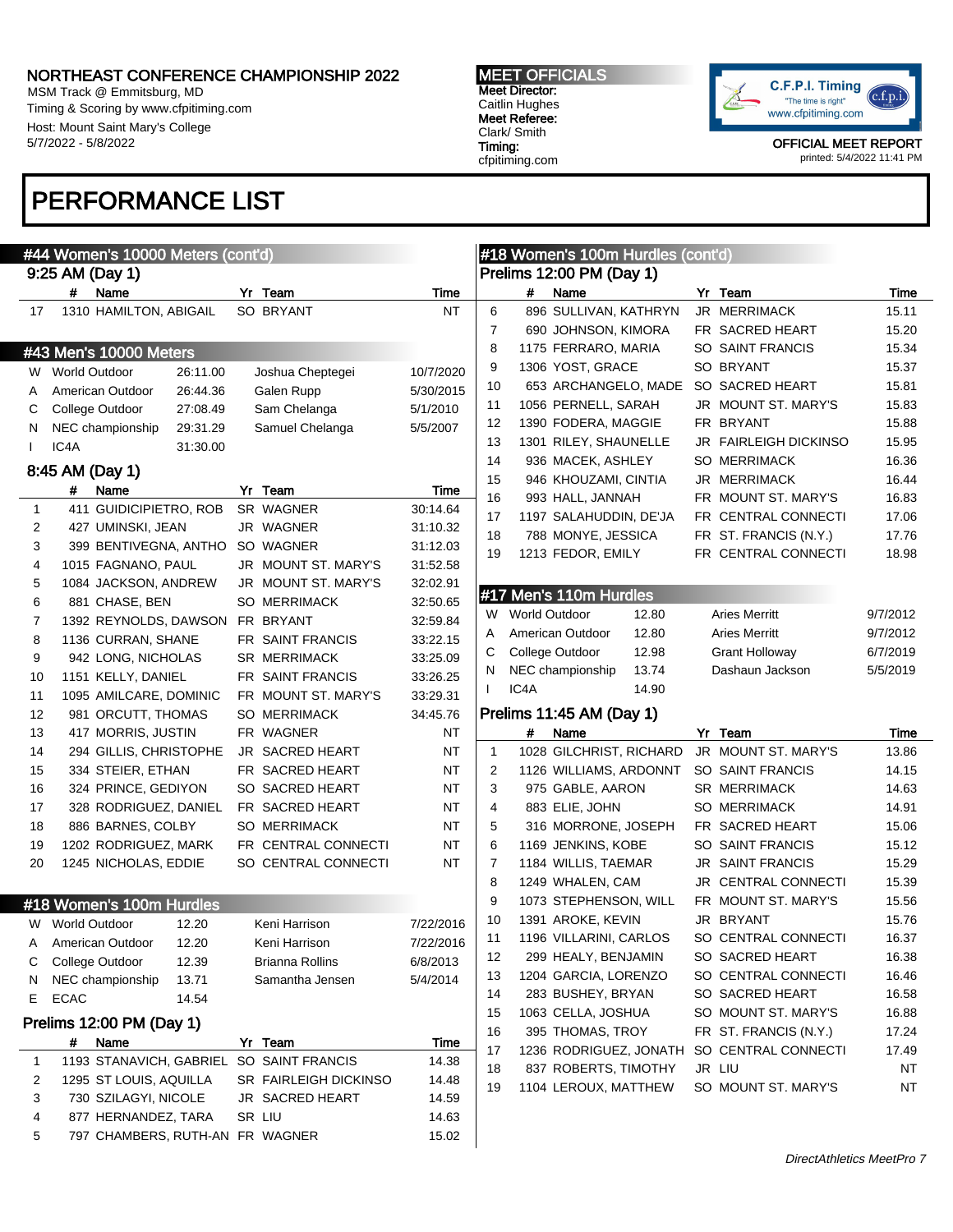MSM Track @ Emmitsburg, MD Timing & Scoring by www.cfpitiming.com Host: Mount Saint Mary's College 5/7/2022 - 5/8/2022

# PERFORMANCE LIST

#### MEET OFFICIALS Meet Director: Caitlin Hughes Meet Referee: Clark/ Smith Timing:

cfpitiming.com



OFFICIAL MEET REPORT printed: 5/4/2022 11:41 PM

> $7/20/2018$ 7/20/2018 8/17/2009  $5/5/2013$

7/4/2015  $5/13/1978$ 

|              | #16 Women's 400m Hurdles                  |                            |           |              | #15 Men's 400m Hurdles (cont'd) |          |                                            |                  |
|--------------|-------------------------------------------|----------------------------|-----------|--------------|---------------------------------|----------|--------------------------------------------|------------------|
| W.           | 52.16<br><b>World Outdoor</b>             | Dalilah Muhammad           | 10/4/2019 |              | Prelims 1:45 PM (Day 1)         |          |                                            |                  |
| A            | 52.47<br>American Outdoor                 | Lashinda Demus             | $\Omega$  |              | #<br>Name                       |          | Yr Team                                    | Time             |
| С            | 52.75<br>College Outdoor                  | Sydney McLaughlin          | 5/13/2018 | 16           | 1371 RUBIN, MARK                |          | JR BRYANT                                  | 59.48            |
| N            | 59.95<br>NEC championship                 | Nicole Dumpson             | 2003      | 17           |                                 |          | 1236 RODRIGUEZ, JONATH SO CENTRAL CONNECTI | 1:00.67          |
| E            | <b>ECAC</b><br>1:03.04                    |                            |           | 18           | 310 MCINNIS, ANDREW             |          | FR SACRED HEART                            | 1:02.39          |
|              | Prelims 2:00 PM (Day 1)                   |                            |           | 19           | 1298 MALONE, BRANDON            |          | <b>SR FAIRLEIGH DICKINSO</b>               | 1:05.51          |
|              | Name<br>#                                 | Yr Team                    | Time      | 20           | 878 MUHAMMED, ABUBAK SR LIU     |          |                                            | 1:11.07          |
| $\mathbf{1}$ | 797 CHAMBERS, RUTH-AN FR WAGNER           |                            | 1:01.91   |              |                                 |          |                                            |                  |
| 2            | 877 HERNANDEZ, TARA                       | SR LIU                     | 1:02.85   |              | #12 Women's 3000m Steeple       |          |                                            |                  |
| 3            | 1250 CAMARA, MAGNALEN SO CENTRAL CONNECTI |                            | 1:03.06   | W.           | <b>World Outdoor</b>            | 8:44.32  | <b>Beatrice Chepkoech</b>                  | 7/20/201         |
| 4            | 1193 STANAVICH, GABRIEL SO SAINT FRANCIS  |                            | 1:03.64   | A            | American Outdoor                | 9:00.85  | <b>Courtney Frerichs</b>                   | 7/20/201         |
| 5            | 1306 YOST, GRACE                          | SO BRYANT                  | 1:05.35   | C            | College Outdoor                 | 9:12.50  | Jenny Simpson                              | 8/17/200         |
| 6            | 852 MATESANZ, LUCIA                       | SO LIU                     | 1:06.17   | N            | NEC championship                | 10:35.47 | Brianna Castrogivanni                      | 5/5/2013         |
| 7            | 971 BOUCHROUCHE, CAR SO MERRIMACK         |                            | 1:06.28   | E.           | <b>ECAC</b>                     | 10:55.24 |                                            |                  |
| 8            | 789 PATTERSON, JANEE'                     | SO ST. FRANCIS (N.Y.)      | 1:07.73   |              | 12:25 AM (Day 2)                |          |                                            |                  |
| 9            | 914 FAIVRE, EMMA                          | <b>JR MERRIMACK</b>        | 1:07.82   |              | #<br>Name                       |          | Yr Team                                    |                  |
| 10           | 1380 DEGRENIER, SHELBY                    | SO BRYANT                  | 1:08.01   | 1            | 876 IOCCA, KELLY                |          | SR LIU                                     | Time<br>10:16.11 |
| 11           | 1175 FERRARO, MARIA                       | SO SAINT FRANCIS           | 1:08.40   | 2            | 799 COMERFORD, GIAVA            |          | FR WAGNER                                  | 11:30.78         |
| 12           | 729 SUTER, OLIVIA                         | FR SACRED HEART            | 1:09.05   | 3            | 1232 STEVENS, KAITLYN           |          | SR CENTRAL CONNECTI                        | 11:44.87         |
| 13           | 682 GRANT, JADA                           | SR SACRED HEART            | 1:09.26   | 4            | 1101 KAY, ALEXANDRA             |          | SR MOUNT ST. MARY'S                        | 11:47.77         |
| 14           | 809 MENENDEZ, GABRIEL                     | SO WAGNER                  | 1:09.68   | 5            | 695 KELLY, BRIGIT               |          | SR SACRED HEART                            | 11:57.96         |
| 15           | 657 BRECKNER, MADISO                      | FR SACRED HEART            | 1:11.01   | 6            | 1200 DESMARAIS, MAEGA           |          | FR CENTRAL CONNECTI                        | 12:05.29         |
|              |                                           |                            |           | 7            | 712 PEPIN, KEEGAN               |          | SO SACRED HEART                            | 12:16.01         |
|              | #15 Men's 400m Hurdles                    |                            |           | 8            | 916 COTE, MADISON               |          | <b>SO MERRIMACK</b>                        | 12:16.67         |
| W.           | <b>World Outdoor</b><br>46.78             | Kevin Young                | 8/6/1992  | 9            | 1216 LOSCHIAVO, MAGGIE          |          | SO CENTRAL CONNECTI                        | 12:28.30         |
| A            | 46.78<br>American Outdoor                 | Kevin Young                | 8/6/1992  | 10           | 976 BELAND, SOPHIA              |          | <b>SO MERRIMACK</b>                        | 12:33.31         |
| С            | College Outdoor<br>47.56                  | Rai Benjamin               | 6/8/2018  | 11           | 718 ROGAN, MOLLIE               |          | SO SACRED HEART                            | 12:47.97         |
| N            | 51.54<br>NEC championship                 | Jim Baughman               | 2000      | 12           | 1157 BROEHL, JACQUELIN          |          | SO SAINT FRANCIS                           | 12:50.87         |
| $\mathbf{I}$ | IC4A<br>54.00                             |                            |           | 13           | 687 HEWITT, ISEABAILLA          |          | SO SACRED HEART                            | 13:41.38         |
|              |                                           |                            |           | 14           | 654 ARTHUR, EMILY               |          | FR SACRED HEART                            | 14:42.96         |
|              | Prelims 1:45 PM (Day 1)                   |                            |           | 15           |                                 |          | 1258 KLOPFER, ALEXANDR FR CENTRAL CONNECTI | NT               |
|              | Name<br>#                                 | Yr Team                    | Time      |              |                                 |          |                                            |                  |
| $\mathbf{1}$ | 316 MORRONE, JOSEPH                       | FR SACRED HEART            | 53.05     |              | #11 Men's 3000m Steeple         |          |                                            |                  |
| 2            | 416 MARCHESE, JASON                       | FR WAGNER                  | 53.56     |              |                                 |          |                                            |                  |
| 3            | 1249 WHALEN, CAM                          | <b>JR CENTRAL CONNECTI</b> | 53.81     | W            | <b>World Outdoor</b>            | 7:53.63  | Saif Shaheen                               | 9/3/2004         |
| 4            | 402 CADET, JOSIAH                         | JR WAGNER                  | 54.04     | A            | American Outdoor                | 8:00.45  | Evan Jager                                 | 7/4/2015         |
| 5            | 1284 CROOKS, DURAN                        | SR FAIRLEIGH DICKINSO      | 54.11     | С            | College Outdoor                 | 8:05.4h  | Henry Rono                                 | 5/13/197         |
| 6            | 1020 SEIVRIGHT, JUSTYN                    | JR MOUNT ST. MARY'S        | 54.34     | N.           | NEC championship                | 9:08.66  | <b>Brian Sell</b>                          | 2001             |
| 7            | 1285 ELLIS, KENROY                        | JR FAIRLEIGH DICKINSO      | 55.21     | $\mathbf{L}$ | IC4A                            | 9:22.00  |                                            |                  |
| 8            | 1293 ELYSEE, SANDLEY                      | SR FAIRLEIGH DICKINSO      | 55.23     |              | 12:00 AM (Day 2)                |          |                                            |                  |
| 9            | 1191 NDEH, BARRY                          | <b>JR SAINT FRANCIS</b>    | 55.73     |              | #<br>Name                       |          | Yr Team                                    | Time             |
| 10           | 837 ROBERTS, TIMOTHY                      | JR LIU                     | 56.43     | $\mathbf{1}$ | 1245 NICHOLAS, EDDIE            |          | SO CENTRAL CONNECTI                        | 9:01.97          |
| 11           | 1206 AKOMEAH, SHAWN                       | SO CENTRAL CONNECTI        | 56.58     | 2            | 419 PALERMO, DOMINIC            |          | SO WAGNER                                  | 9:14.02          |
| 12           | 1314 FERRAIOLA, ETHAN                     | SO BRYANT                  | 57.62     | 3            | 1050 WANG, JOHN                 |          | JR MOUNT ST. MARY'S                        | 9:15.64          |
| 13           | 929 MAIO, MATTHEW                         | SR MERRIMACK               | 57.71     | 4            | 409 GERLAND, YANNIK             |          | JR WAGNER                                  | 9:18.52          |
| 14           | 887 HICKEY, BLAKE                         | FR MERRIMACK               | 58.71     | 5            | 1205 DIAZ, YANKARLOS            |          | SO CENTRAL CONNECTI                        | 9:40.29          |
| 15           | 1196 VILLARINI, CARLOS                    | SO CENTRAL CONNECTI        | 58.86     | 6            | 846 VILLAFUERTE, BRYAN SO LIU   |          |                                            | 9:42.05          |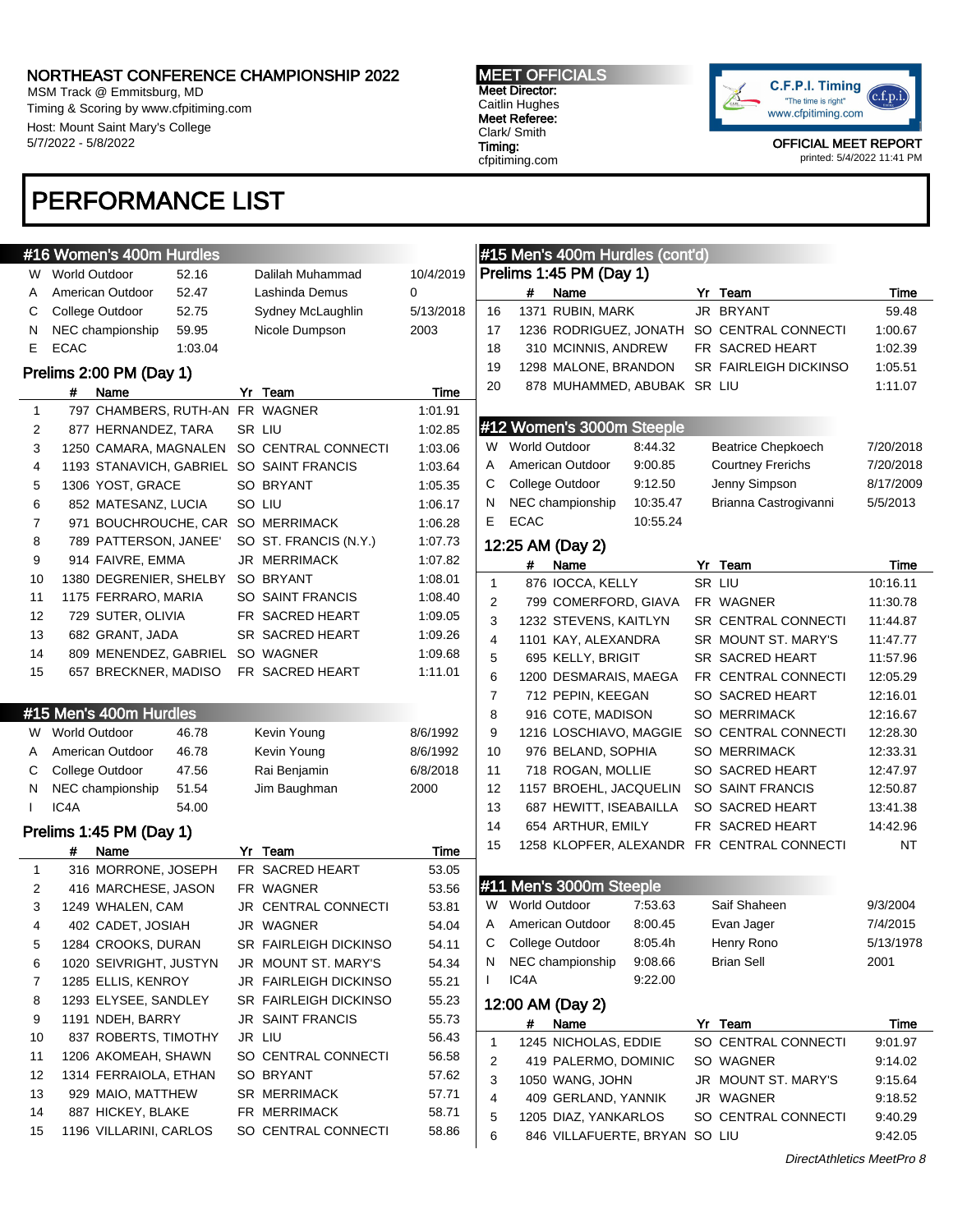MSM Track @ Emmitsburg, MD Timing & Scoring by www.cfpitiming.com Host: Mount Saint Mary's College 5/7/2022 - 5/8/2022

# PERFORMANCE LIST

#### MEET OFFICIALS Meet Director: Caitlin Hughes Meet Referee: Clark/ Smith Timing: cfpitiming.com



|              |                 | #11 Men's 3000m Steeple (cont'd) |       |                                             |       |           |              | #39 Men's 4 x 100m Relay (cont'd) |                    |                   |             |                           |
|--------------|-----------------|----------------------------------|-------|---------------------------------------------|-------|-----------|--------------|-----------------------------------|--------------------|-------------------|-------------|---------------------------|
|              |                 | 12:00 AM (Day 2)                 |       |                                             |       |           |              | 12:45 AM (Day 2)                  |                    |                   |             |                           |
|              |                 | # Name                           |       | Yr Team                                     |       | Time      |              | Team                              |                    |                   | Time        |                           |
| 7            |                 | 1043 RUONA, JOHN                 |       | FR MOUNT ST. MARY'S                         |       | 9:43.64   | 4            | WAGNER (A)                        |                    |                   | 41.93       |                           |
| 8            |                 | 1315 BRANCATO, NICHOLA SO BRYANT |       |                                             |       | 9:47.01   | 5            | SAINT FRANCIS (A)                 |                    |                   | 42.21       |                           |
| 9            |                 | 912 WALSH, TIMOTHY               |       | <b>SO MERRIMACK</b>                         |       | 9:54.11   | 6            | <b>MERRIMACK (A)</b>              |                    |                   | 42.46       |                           |
| 10           |                 | 309 MARTIN, KEVIN                |       | SO SACRED HEART                             |       | 9:57.20   | 7            | SACRED HEART (A)                  |                    |                   | 43.15       |                           |
| 11           |                 |                                  |       | 1208 MASCIARELLI, SALVA FR CENTRAL CONNECTI |       | 9:59.26   | 8            | ST. FRANCIS (N.Y.) (A)            |                    |                   | 44.97       |                           |
| 12           |                 | 1226 OUSHANA, SEAN               |       | JR CENTRAL CONNECTI                         |       | 10:05.05  | 9            | BRYANT (A)                        |                    |                   | <b>NT</b>   |                           |
| 13           |                 | 933 LETELLIER, NEIL              |       | <b>SO MERRIMACK</b>                         |       | 10:05.96  | 10           | FAIRLEIGH DICKINSON (A)           |                    |                   | <b>NT</b>   |                           |
| 14           |                 | 1125 MILLER, BRENDEN             |       | SO SAINT FRANCIS                            |       | 10:06.80  |              |                                   |                    |                   |             |                           |
| 15           |                 | 1163 NAPORA, TYLER               |       | FR SAINT FRANCIS                            |       | 10:15.16  |              | #42 Women's 4 x 400m Relay        |                    |                   |             |                           |
| 16           |                 | 1147 FLYNN, JR, JOHN             |       | FR SAINT FRANCIS                            |       | 10:25.78  |              | W World Outdoor                   | 3:15.17            | <b>URS</b>        |             | 10/1/1988                 |
| 17           |                 | 332 SHILLEH, MOETIZ              |       | JR SACRED HEART                             |       | 10:34.23  | A            | American Outdoor                  | 3:15.51            | USA national team |             | 10/1/1988                 |
| 18           |                 | 974 GAMACHE, COLE                |       | FR MERRIMACK                                |       | 10:35.65  | C            | College Outdoor                   | 3:23.13            | Oregon            |             | 6/10/2017                 |
| 19           |                 | 315 MOORE, JAMES                 |       | FR SACRED HEART                             |       | 10:58.04  |              | NEC championship                  | 3:42.28            | Mount St. Mary's  |             |                           |
|              |                 |                                  |       |                                             |       |           | N<br>E       | <b>ECAC</b>                       | 3:52.84            |                   |             | 5/8/2011                  |
|              |                 | #40 Women's 4 x 100m Relay       |       |                                             |       |           |              | 3:55 PM (Day 2)                   |                    |                   |             |                           |
|              | W World Outdoor |                                  | 40.82 | USA                                         |       | 8/11/2012 |              | Team                              |                    |                   | Time        |                           |
| A            |                 | American Outdoor                 | 40.82 | USA national team                           |       | 8/10/2012 | $\mathbf{1}$ | BRYANT (A)                        |                    |                   | 3:50.73     |                           |
| С            |                 | College Outdoor                  | 42.05 | L.S.U.                                      |       | 5/13/2018 | 2            | WAGNER (A)                        |                    |                   | 3:53.20     |                           |
| N            |                 | NEC championship                 | 45.72 | L.I.U.                                      |       | 5/8/2011  | 3            | SAINT FRANCIS (A)                 |                    |                   | 3:55.40     |                           |
| E            | <b>ECAC</b>     |                                  | 48.04 |                                             |       |           | 4            | LIU(A)                            |                    |                   | 3:56.13     |                           |
|              |                 | 12:55 PM (Day 2)                 |       |                                             |       |           | 5            | <b>FAIRLEIGH DICKINSON (A)</b>    |                    |                   | 4:02.11     |                           |
|              | Team            |                                  |       |                                             | Time  |           | 6            | <b>MERRIMACK (A)</b>              |                    |                   | 4:04.68     |                           |
| $\mathbf{1}$ |                 | SAINT FRANCIS (A)                |       |                                             | 46.73 |           | 7            | ST. FRANCIS (N.Y.) (A)            |                    |                   | 4:07.04     |                           |
| 2            | BRYANT (A)      |                                  |       |                                             | 47.95 |           | 8            | MOUNT ST. MARY'S (A)              |                    |                   | 4:07.67     |                           |
| 3            |                 | MOUNT ST. MARY'S (A)             |       |                                             | 48.09 |           | 9            | CENTRAL CONNECTICUT (A)           |                    |                   | 4:12.33     |                           |
| 4            |                 | WAGNER (A)                       |       |                                             | 48.39 |           | 10           | SACRED HEART (A)                  |                    |                   | 4:12.57     |                           |
| 5            | LIU(A)          |                                  |       |                                             | 48.44 |           |              |                                   |                    |                   |             |                           |
| 6            |                 | <b>FAIRLEIGH DICKINSON (A)</b>   |       |                                             | 48.66 |           |              | #41 Men's 4 x 400m Relay          |                    |                   |             |                           |
| 7            |                 | CENTRAL CONNECTICUT (A)          |       |                                             | 49.30 |           |              | W World Outdoor                   | 2:54.29            | <b>USA</b>        |             | 8/22/1993                 |
| 8            |                 | SACRED HEART (A)                 |       |                                             | 49.63 |           |              | American Outdoor                  | 2:54.20            | USA national team |             | 8/22/1993                 |
| 9            |                 | <b>MERRIMACK (A)</b>             |       |                                             | 49.81 |           | A            |                                   |                    | So. California    |             |                           |
|              |                 |                                  |       |                                             |       |           | С            | College Outdoor                   | 2:59.00            |                   |             | 6/8/2018                  |
|              |                 | #39 Men's 4 x 100m Relay         |       |                                             |       |           | N            | NEC championship<br>IC4A          | 3:09.98<br>3:17.60 | Mount St. Mary's  |             | 1998                      |
|              | W World Outdoor |                                  | 36.84 | Jamaica                                     |       | 8/11/2012 |              | 3:45 AM (Day 2)                   |                    |                   |             |                           |
| Α            |                 | American Outdoor                 | 37.38 | USA national team                           |       | 5/2/2015  |              | Team                              |                    |                   | <b>Time</b> |                           |
| Α            |                 | American Outdoor                 | 37.38 | USA national team                           |       | 8/10/2012 | 1            | WAGNER (A)                        |                    |                   | 3:14.32     |                           |
| С            |                 | College Outdoor                  | 37.97 | Florida                                     |       | 6/7/2019  | 2            | ST. FRANCIS (N.Y.) (A)            |                    |                   | 3:15.59     |                           |
| N            |                 | NEC championship                 | 40.24 | LIU Brooklyn                                |       | 5/5/2013  | 3            | CENTRAL CONNECTICUT (A)           |                    |                   | 3:15.89     |                           |
|              | IC4A            |                                  | 42.50 |                                             |       |           | 4            | BRYANT (A)                        |                    |                   | 3:16.23     |                           |
|              |                 | 12:45 AM (Day 2)                 |       |                                             |       |           | 5            | MOUNT ST. MARY'S (A)              |                    |                   | 3:17.88     |                           |
|              | Team            |                                  |       |                                             | Time  |           | 6            | SACRED HEART (A)                  |                    |                   | 3:19.13     |                           |
| 1            |                 | CENTRAL CONNECTICUT (A)          |       |                                             | 40.90 |           | 7            | LIU(A)                            |                    |                   | 3:21.23     |                           |
| 2            |                 | MOUNT ST. MARY'S (A)             |       |                                             | 41.28 |           | 8            | <b>MERRIMACK (A)</b>              |                    |                   | 3:22.57     |                           |
| 3            | LIU (A)         |                                  |       |                                             | 41.62 |           | 9            | FAIRLEIGH DICKINSON (A)           |                    |                   | 3:24.93     |                           |
|              |                 |                                  |       |                                             |       |           |              |                                   |                    |                   |             | DirectAthletics MeetPro 9 |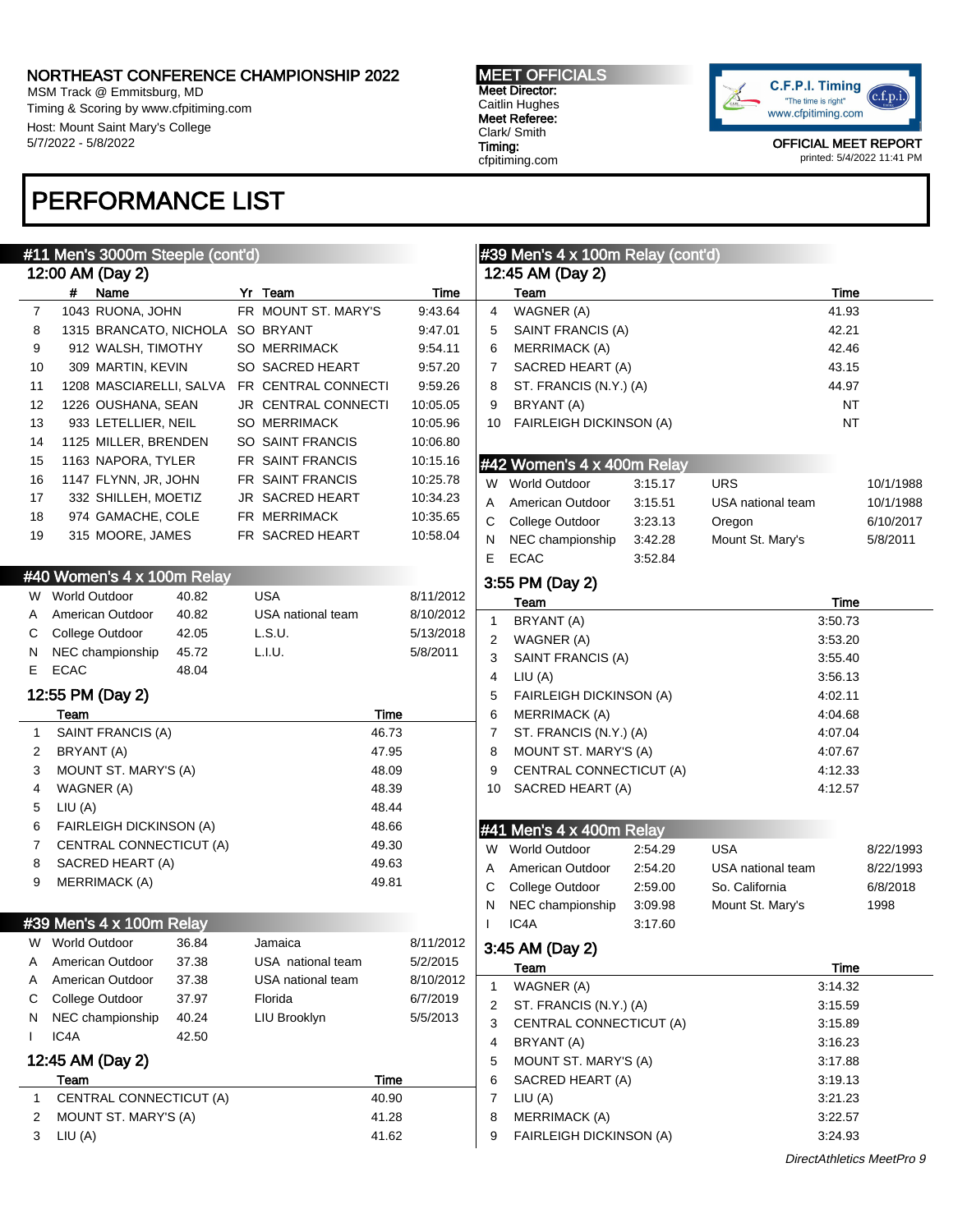MSM Track @ Emmitsburg, MD Timing & Scoring by www.cfpitiming.com Host: Mount Saint Mary's College 5/7/2022 - 5/8/2022

# PERFORMANCE LIST

#### #41 Men's 4 x 400m Relay (cont'd) 3:45 AM (Day 2) Team Time 10 SAINT FRANCIS (A) 3:25.17 #46 Women's 4 x 800m Relay W World Outdoor 7:50.17 URS 8/5/1984 A American Outdoor 8:00.62 USA National Team 5/3/2015 C College Outdoor 8:17.45 Villanova 4/27/2013 N NEC championship 9:08.12 Mt. St. Mary's 5/4/2019 E ECAC 9:16.24 3:00 PM (Day 1) Team Time 1 WAGNER (A) 9:39.84 2 BRYANT (A) 9:44.06 3 CENTRAL CONNECTICUT (A) 9:57.95 4 MOUNT ST. MARY'S (A) 10:07.65 5 SACRED HEART (A) 10:17.07 6 MERRIMACK (A) NT 7 LIU (A) NT 8 SAINT FRANCIS (A) NT 9 FAIRLEIGH DICKINSON (A) NT #45 Men's 4 x 800m Relay W World Outdoor 7:02.43 KEN 8/25/2006 A American Outdoor 7:02.82 USA 8/25/2006 C College Outdoor 7:08.96 Arizona State 4/7/1984 N NEC championship 7:36.00 Monmouth 5/4/2013 I IC4A 7:43.00 2:45 AM (Day 1) Team Time 1 WAGNER (A) 7:28.68 2 BRYANT (A) 7:42.48 3 CENTRAL CONNECTICUT (A) 8:14.10 4 SACRED HEART (A) 8:14.58 5 MOUNT ST. MARY'S (A) 8:47.98 6 FAIRLEIGH DICKINSON (A) 8:59.81 7 MERRIMACK (A) NT 8 LIU (A) NT 9 SAINT FRANCIS (A) NT #20 Women's High Jump #20 Women's High Jump (cont'd) W World Outdoor 2.09m Stefka Kostadinova 8/30/1987 A American Outdoor 2.05m Chaunte Lowe 6/26/2010 C College Outdoor 1.99m Brigetta Barrett 5/11/2013 N NEC championship 1.78m Kyaira Wright- Harmon 5/2/2015 E ECAC 1.70m 1:00 PM (Day 1) # Name Yr Team Mark 1 1152 LUNGER, EMILY JR SAINT FRANCIS 1.73m 2 783 DUNKLEY, ARMANI FR ST. FRANCIS (N.Y.) 1.65m 3 1181 RATCHFORD, CAROLI SO SAINT FRANCIS 1.65m 4 1211 HURD, ALISSA FR CENTRAL CONNECTI 1.65m 5 884 DOUGELA, HAYLEY SR MERRIMACK 1.63m 6 1029 CHEVANNES, JAELYN SO MOUNT ST. MARY'S 1.56m 7 789 PATTERSON, JANEE' SO ST. FRANCIS (N.Y.) 1.52m 8 940 BOMBA, SKYLER JR MERRIMACK 1.52m 9 1062 HACKETT, KAYLA SO MOUNT ST, MARY'S 1.51m 10 1060 HETZLER, CARSYN SO MOUNT ST. MARY'S 1.50m 11 1368 DECARLI, STEPHANIE JR BRYANT 1.50m 12 1390 FODERA, MAGGIE FR BRYANT 1.50m 13 653 ARCHANGELO, MADE SO SACRED HEART 1.45m 14 697 LAMOREAUX, SARAH FR SACRED HEART 1.40m #19 Men's High Jump W World Outdoor 2.45m Javier Sotomayor 7/27/1993 A American Outdoor 2.40m Charles Austin 8/7/1991 C College Outdoor 2.38m Hollis Conway 6/3/1989 N NEC championship 2.18m Huguens Jean 2003 I IC4A 2.02m 12:30 AM (Day 2) # Name Yr Team Mark 1 1065 LANOUE, DYLAN JR MOUNT ST. MARY'S 2.02m 2 853 WHITE, KRISHNA JR LIU 2.00m 3 1089 LAMANNA, ANDREW SO MOUNT ST. MARY'S 2.00m 4 994 COOK, WILLIAM SO MOUNT ST. MARY'S 1.99m 5 429 WATKINS, KHARLIN FR WAGNER 1.96m 6 1184 WILLIS, TAEMAR JR SAINT FRANCIS 1.96m 7 1385 MARSHALL, MICHAEL FR BRYANT 1.95m 8 1346 TONDORA, CALEB SO BRYANT 1.91m 9 1049 ELLIOT, DANTE FR MOUNT ST. MARY'S 1.90m 10 957 LUSSIER, MAXIM FR MERRIMACK 1.86m 11 1191 NDEH, BARRY JR SAINT FRANCIS 1.86m 12 1039 WILLIAMSON, ISAIAH SR MOUNT ST, MARY'S 1.85m 13 1360 CRUZ, DIVAS FR BRYANT 1.85m 14 1335 MURAOKA, TREY SO BRYANT 1.83m 15 1110 TEWS, DRAKE SO MOUNT ST. MARY'S 1.81m

DirectAthletics MeetPro 10

16 932 HARRELL, JORON JR MERRIMACK 1.80m



OFFICIAL MEET REPORT printed: 5/4/2022 11:41 PM

 $c.f.p.i$ 

Meet Director: Caitlin Hughes Meet Referee: Clark/ Smith

Timing: cfpitiming.com

MEET OFFICIALS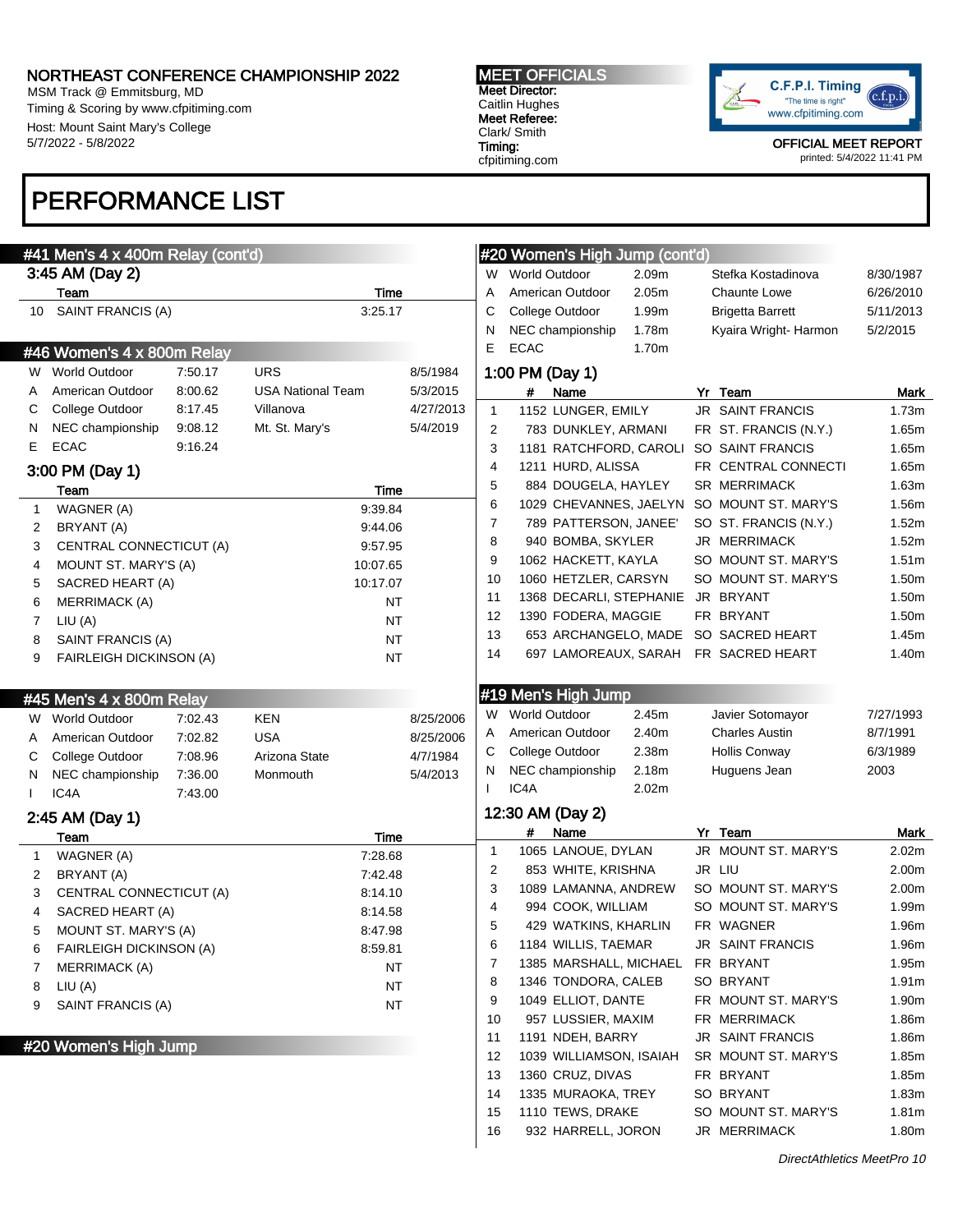MSM Track @ Emmitsburg, MD Timing & Scoring by www.cfpitiming.com Host: Mount Saint Mary's College 5/7/2022 - 5/8/2022

# PERFORMANCE LIST

MEET OFFICIALS Meet Director: Caitlin Hughes Meet Referee: Clark/ Smith Timing: cfpitiming.com



OFFICIAL MEET REPORT printed: 5/4/2022 11:41 PM

|              | #19 Men's High Jump (cont'd) |                         |             |                |                 | #21 Men's Pole Vault (cont'd) |       |                                               |                   |
|--------------|------------------------------|-------------------------|-------------|----------------|-----------------|-------------------------------|-------|-----------------------------------------------|-------------------|
|              | 12:30 AM (Day 2)             |                         |             |                |                 | 1:00 PM (Day 1)               |       |                                               |                   |
|              | #<br>Name                    | Yr Team                 | Mark        |                | #               | Name                          |       | Yr Team                                       | Mark              |
| 17           | 301 HIBBERT, NAZIR           | SO SACRED HEART         | 1.79m       | 10             |                 | 1007 JONES, CAGE              |       | JR MOUNT ST. MARY'S                           | 4.37m             |
| 18           | 318 NASSANEY, OWEN           | SO SACRED HEART         | 1.79m       | 11             |                 | 414 LANE, RYAN                |       | SO WAGNER                                     | 4.35m             |
|              |                              |                         |             | 12             |                 | 967 BOTHWELL, MAX             |       | FR MERRIMACK                                  | 4.25m             |
|              | #22 Women's Pole Vault       |                         |             | 13             |                 | 980 GARDNER, DREW             |       | <b>SR MERRIMACK</b>                           | 4.15m             |
|              | W World Outdoor<br>5.06m     | Yelena Isinbayeva       | 0           | 14             |                 | 1161 ABEL, BRYAN              |       | <b>JR SAINT FRANCIS</b>                       | 4.10m             |
| A            | 5.00m<br>American Outdoor    | Sandi Morris            | 9/9/2016    | 15             |                 |                               |       | 1237 ROSAS-PEREZ, YOSK SO CENTRAL CONNECTI    | 4.05m             |
| С            | College Outdoor<br>4.73m     | Olivia Gruver           | 3/29/2019   | 16             |                 | 1177 LITWINOVICH, HAIDE       |       | FR SAINT FRANCIS                              | 3.95m             |
| N            | 4.05m<br>NEC championship    | <b>Taylor Weaver</b>    | 5/4/2019    | 17             |                 | 1222 RAM, ANDREW              |       | SO CENTRAL CONNECTI                           | 3.65m             |
| E.           | <b>ECAC</b><br>3.70m         |                         |             | 18             |                 |                               |       | 1083 GROSSMAN, MATTHE FR MOUNT ST. MARY'S     | 3.50m             |
|              |                              |                         |             | 19             |                 | 1078 WHITAKER, MATTHE         |       | SO MOUNT ST. MARY'S                           | ΝM                |
|              | 12:30 AM (Day 2)             |                         |             |                |                 |                               |       |                                               |                   |
|              | #<br>Name                    | Yr Team                 | Mark        |                |                 | #24 Women's Long Jump         |       |                                               |                   |
| $\mathbf{1}$ | 1357 WARDEN, LOIS            | SO BRYANT               | 3.75m       |                | W World Outdoor |                               | 7.52m | Galina Chistyakova                            | 6/11/1988         |
| 2            | 1127 JACOBS, MARLENA         | SO SAINT FRANCIS        | 3.74m       | A              |                 | American Outdoor              | 7.49m | Jackie Joyner-Kersee                          | 5/22/1994         |
| 3            | 940 BOMBA, SKYLER            | <b>JR MERRIMACK</b>     | 3.65m       | С              |                 | College Outdoor               | 7.14m | Tara Davis                                    | 3/25/2021         |
| 4            | 711 PASRAM, JENNIFER         | SO SACRED HEART         | 3.55m       | N              |                 | NEC championship              | 6.28m | Tisifenee Taylor                              | 5/5/2007          |
| 5            | 677 ENGELS, JENNA            | FR SACRED HEART         | 3.45m       | E.             | <b>ECAC</b>     |                               | 5.70m |                                               |                   |
| 6            | 684 HANDLIN, HOPE            | FR SACRED HEART         | 3.40m       |                |                 |                               |       |                                               |                   |
| 7            | 1112 FITZGERALD, EVYN        | FR MOUNT ST. MARY'S     | 3.40m       |                |                 | 10:00 AM (Day 1)              |       |                                               |                   |
| 8            | 798 CLOUTIER, HANNAH         | SR WAGNER               | 3.35m       |                | #               | Name                          |       | Yr Team                                       | Mark              |
| 9            | 1356 MARTINEZ, SHILEIGH      | JR BRYANT               | 3.35m       | 1              |                 | 1365 HOPE, JASMINE            |       | SO BRYANT                                     | 5.91m             |
| 10           | 1148 MADLAMBAYAN, ELA        | <b>FR SAINT FRANCIS</b> | 3.20m       | 2              |                 | 1166 MURPHY, MADELINE         |       | SO SAINT FRANCIS                              | 5.83m             |
| 11           | 1376 GOLAS, SYDNEY           | FR BRYANT               | 3.20m       | 3              |                 | 783 DUNKLEY, ARMANI           |       | FR ST. FRANCIS (N.Y.)                         | 5.54m             |
| 12           | 964 GARDNER, ANNA            | <b>SO MERRIMACK</b>     | 3.10m       | $\overline{4}$ |                 | 940 BOMBA, SKYLER             |       | JR MERRIMACK                                  | 5.54m             |
| 13           | 856 BAEZ, RABECCA            | SO LIU                  | 3.05m       | 5              |                 | 1279 WARFVINGE, LISA          |       | <b>JR FAIRLEIGH DICKINSO</b>                  | 5.53m             |
| 14           | 1143 LAROSA, VITTORIA        | <b>JR SAINT FRANCIS</b> | 2.95m       | 6              |                 |                               |       | 727 STENDEROWICZ, KAY SO SACRED HEART         | 5.50m             |
| 15           | 1001 FINN, RACHEL            | SR MOUNT ST. MARY'S     | ΝM          | 7              |                 | 1141 BEITEL, JENNA            |       | SO SAINT FRANCIS                              | 5.48m             |
|              |                              |                         |             | 8              |                 | 1295 ST LOUIS, AQUILLA        |       | <b>SR FAIRLEIGH DICKINSO</b>                  | 5.38m             |
|              | #21 Men's Pole Vault         |                         |             | 9              |                 | 658 BRODY, TARA               |       | JR SACRED HEART                               | 5.37m             |
|              | 6.15m<br>W World Outdoor     | Mondo Duplantis         | 9/17/2020   | 10             |                 |                               |       | 1036 ALLER ESPINA, EMMA SO MOUNT ST. MARY'S   | 5.32m             |
| A            | 6.04m<br>American Outdoor    | <b>Brad Walker</b>      | 0           | 11             |                 | 1086 HART, LOGAN              |       | SO MOUNT ST. MARY'S                           | 5.28m             |
| С            | College Outdoor<br>6.00m     | <b>Mondo Duplantis</b>  | 5/11/2019   | 12             |                 |                               |       | 780 ATOLAGBE, TOLULOP JR ST. FRANCIS (N.Y.)   | 5.25m             |
| N            | 5.05m<br>NEC championship    | Nave, Carter            | 5/1/2021    | 13             |                 | 1290 MORRIS, AKAYLA           |       | SO FAIRLEIGH DICKINSO                         | 5.23m             |
|              | IC4A<br>4.85m                |                         |             | 14             |                 | 1030 SMITH, SIMONE            |       | FR MOUNT ST. MARY'S                           | 5.22m             |
|              | 1:00 PM (Day 1)              |                         |             | 15             |                 | 1238 WALKER, AALIYAH          |       | SO CENTRAL CONNECTI                           | 5.22m             |
|              | Name                         | Yr Team                 | <b>Mark</b> | 16             |                 |                               |       | 1268 LESKAUSKAITE, DOMI JR FAIRLEIGH DICKINSO | 5.21 <sub>m</sub> |
|              | #                            |                         |             | 17             |                 | 1340 LAWLOR, MEGAN            |       | SO BRYANT                                     | 5.20m             |
| $\mathbf{1}$ | 1087 HOLSINGER, CARTER       | SO MOUNT ST. MARY'S     | 4.92m       | 18             |                 | 825 YABIT, AGATHE             |       | FR WAGNER                                     | 5.18m             |
| 2            | 1005 NAVE, CARTER            | SR MOUNT ST. MARY'S     | 4.90m       | 19             |                 | 788 MONYE, JESSICA            |       | FR ST. FRANCIS (N.Y.)                         | 5.17m             |
| 3            | 1160 TUOMEY, JACKSON         | FR SAINT FRANCIS        | 4.82m       | 20             |                 | 839 OLSSON, ANJA              |       | SO LIU                                        | 5.15m             |
| 4            | 1058 FAHEY, ARRAN            | FR MOUNT ST. MARY'S     | 4.67m       | 21             |                 | 698 LAVELLE, ERIN             |       | FR SACRED HEART                               | 5.08m             |
| 5            | 957 LUSSIER, MAXIM           | FR MERRIMACK            | 4.45m       | 22             |                 | 781 BLAKE, BEYONCE            |       | FR ST. FRANCIS (N.Y.)                         | 4.99m             |
| 6            | 1373 JONES, MASON            | SO BRYANT               | 4.45m       | 23             |                 |                               |       | 653 ARCHANGELO, MADE SO SACRED HEART          | 4.96m             |
| 7            | 1124 HARMAN, RYAN            | SO SAINT FRANCIS        | 4.40m       | 24             |                 | 1234 EGAN, ERIN               |       | FR CENTRAL CONNECTI                           | 4.61m             |
| 8            | 1342 MIRECKI, NICHOLAS       | SO BRYANT               | 4.40m       | 25             |                 |                               |       | 1121 COOPER, MARIE-THE FR SAINT FRANCIS       | 4.36m             |
| 9            | 290 DIGANGI, DANIEL          | SO SACRED HEART         | 4.37m       |                |                 |                               |       |                                               |                   |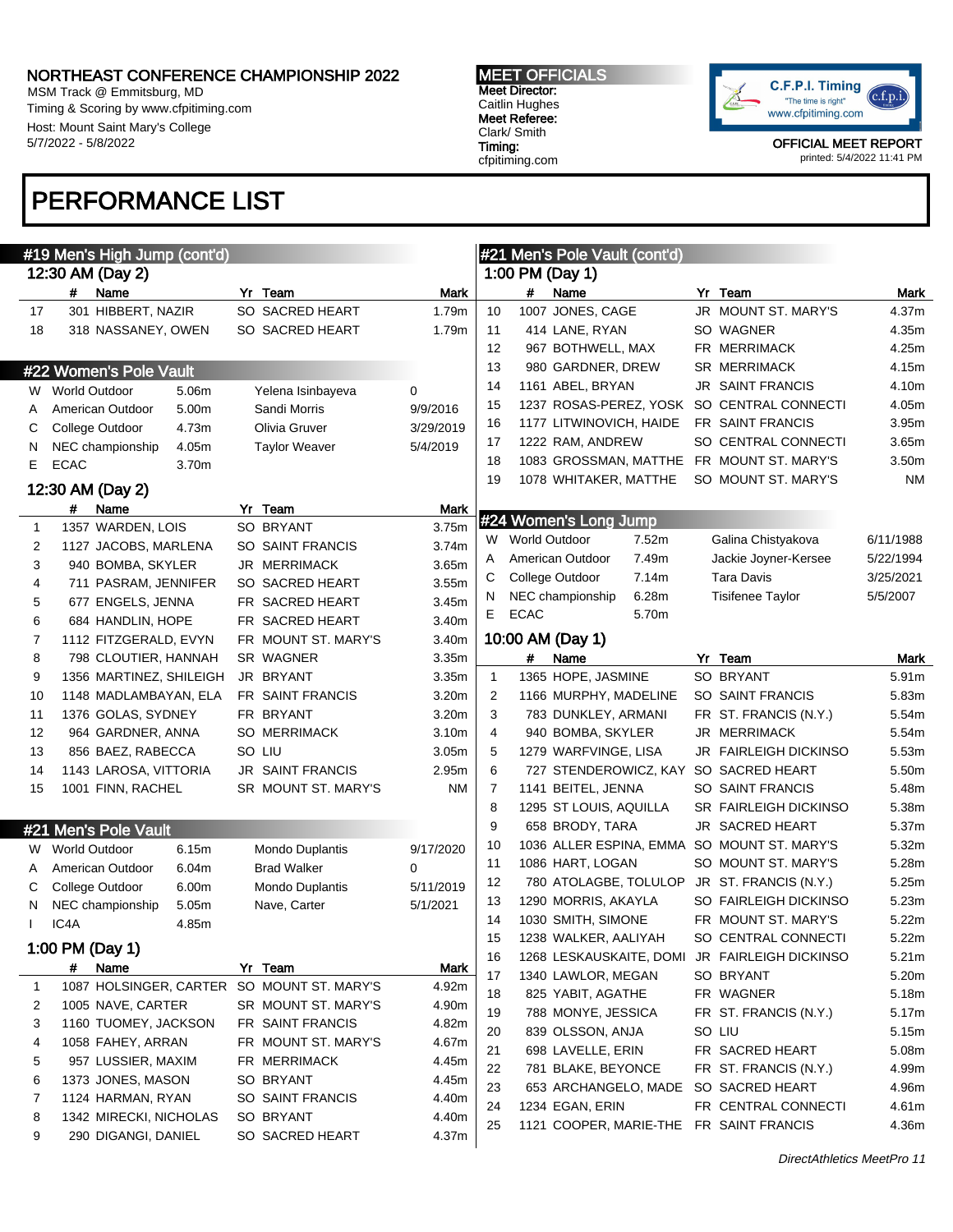MSM Track @ Emmitsburg, MD Timing & Scoring by www.cfpitiming.com Host: Mount Saint Mary's College 5/7/2022 - 5/8/2022

# PERFORMANCE LIST

# #24 Women's Long Jump (cont'd) 10:00 AM (Day 1) # Name Yr Team Mark 26 1273 ALSTON, JODI SR FAIRLEIGH DICKINSO NM #23 Men's Long Jump W World Outdoor 8.95m Mike Powell 8/30/1991 A American Outdoor 8.95m Mike Powell 8/30/1991 C College Outdoor 8.74m Erick Walder 4/2/1994 N NEC championship 7.65m Corryl Boyd 5/5/2012 I IC4A 7.00m 10:00 AM (Day 1) # Name Yr Team Mark 1 1274 MANE, SALIF JR FAIRLEIGH DICKINSO 7.61m 2 985 GALLAGHER, STEPHE SO MERRIMACK 7.15m 3 377 AIKEN, MALACHI FR ST. FRANCIS (N.Y.) 7.12m 4 1221 HENRIQUES-SETHO, I FR CENTRAL CONNECTI 7.11m 5 1065 LANOUE, DYLAN JR MOUNT ST. MARY'S 7.10m 6 1288 MEFFORD, SEAN SR FAIRLEIGH DICKINSO 7.03m 7 1300 O'GARRO, TAECO JR FAIRLEIGH DICKINSO 7.03m 8 414 LANE, RYAN SO WAGNER 6.94m 9 932 HARRELL, JORON JR MERRIMACK 6.90m 10 1158 NELSON, CALEB SO SAINT FRANCIS 6.86m 11 1045 MYRIE, DYLAN JR MOUNT ST. MARY'S 6.78m 12 1363 CLASBY, ZACHARY FR BRYANT 6.67m 13 396 WRIGHT, XAVIER FR ST. FRANCIS (N.Y.) 6.66m 14 1361 SMITH, AIDAN SO BRYANT 6.60m 15 977 JASSEH, OMAR JR MERRIMACK 6.57m 16 994 COOK, WILLIAM SO MOUNT ST. MARY'S 6.49m 17 325 RAFFALLI, JACK FR SACRED HEART 6.48m 18 387 MOORER, JORDAN SR ST. FRANCIS (N.Y.) 6.46m 19 299 HEALY, BENJAMIN SO SACRED HEART 6.44m 20 391 SARAVIA, KAYSHAW SR ST. FRANCIS (N.Y.) 6.35m 21 1144 STONE, JASON FR SAINT FRANCIS 6.32m 22 1110 TEWS, DRAKE SO MOUNT ST. MARY'S 6.29m 23 853 WHITE, KRISHNA JR LIU 6.25m 24 429 WATKINS, KHARLIN FR WAGNER 6.21m 25 1142 STEVENS, KAMERON SO SAINT FRANCIS 6.20m 26 1227 WYNKOOP, EDGAR SO CENTRAL CONNECTI 6.04m 27 1244 GOODRICH, CLAYTO SO CENTRAL CONNECTI 5.89m 28 1153 PARKER, JASIR FR SAINT FRANCIS 5.86m 29 1068 OKOYE, ERIC SO MOUNT ST. MARY'S 5.73m 30 851 DUNBAR, JAHSIRA JR LIU NM 31 864 DINERO, CEDRIC SO LIU NM #26 Women's Triple Jump

MEET OFFICIALS Meet Director: Caitlin Hughes Meet Referee:

Clark/ Smith Timing: cfpitiming.com



OFFICIAL MEET REPORT printed: 5/4/2022 11:41 PM

# C College Outdoor 14.71m Keturah Orji 8/14/2016 N NEC championship 12.50m Sharline White 1996 E ECAC 11.90m 9:30 AM (Day 2) # Name Yr Team Mark 1 1166 MURPHY, MADELINE SO SAINT FRANCIS 12.47m 2 1279 WARFVINGE, LISA JR FAIRLEIGH DICKINSO 12.20m 3 727 STENDEROWICZ, KAY SO SACRED HEART 12.12m 4 1141 BEITEL, JENNA SO SAINT FRANCIS 11.84m 5 781 BLAKE, BEYONCE FR ST. FRANCIS (N.Y.) 11.45m 6 780 ATOLAGBE, TOLULOP JR ST. FRANCIS (N.Y.) 11.39m 7 1238 WALKER, AALIYAH SO CENTRAL CONNECTI 11.21m 8 940 BOMBA, SKYLER JR MERRIMACK 11.15m 9 1036 ALLER ESPINA, EMMA SO MOUNT ST, MARY'S 11.07m 10 658 BRODY, TARA JR SACRED HEART 11.03m 11 783 DUNKLEY, ARMANI FR ST. FRANCIS (N.Y.) 11.02m 12 1086 HART, LOGAN SO MOUNT ST. MARY'S 11.01m 13 1268 LESKAUSKAITE, DOMI JR FAIRLEIGH DICKINSO 10.94m 14 785 JOHN, SHAYLA FR ST. FRANCIS (N.Y.) 10.84m 15 1336 BARTHOLOMEW, ARI FR BRYANT 10.77m 16 1030 SMITH, SIMONE FR MOUNT ST, MARY'S 10.74m 17 1340 LAWLOR, MEGAN SO BRYANT 10.61m 18 698 LAVELLE, ERIN FR SACRED HEART 10.54m 19 788 MONYE, JESSICA FR ST. FRANCIS (N.Y.) 10.50m 20 1327 WALLACE, VERONICA SO BRYANT 10.50m 21 1121 COOPER, MARIE-THE FR SAINT FRANCIS 10.45m 22 1234 EGAN, ERIN FR CENTRAL CONNECTI 10.35m 23 839 OLSSON, ANJA SO LIU 10.28m 24 690 JOHNSON, KIMORA FR SACRED HEART 10.17m 25 825 YABIT, AGATHE FR WAGNER 9.97m #25 Men's Triple Jump W World Outdoor 18.29m Jonathan Edwards 8/7/1995 A American Outdoor 18.21m Christian Taylor 8/27/2015 C College Outdoor 17.57m Keith Connor 6/5/1982 N NEC championship 16.04m Mane, Salif 5/1/2021 I IC4A 14.45m 9:30 AM (Day 2) # Name Yr Team Mark 1 1274 MANE, SALIF JR FAIRLEIGH DICKINSO 16.50m 2 851 DUNBAR, JAHSIRA JR LIU 15.48m 3 1065 LANOUE, DYLAN JR MOUNT ST. MARY'S 15.43m 4 1300 O'GARRO, TAECO JR FAIRLEIGH DICKINSO 15.31m

5 377 AIKEN, MALACHI FR ST. FRANCIS (N.Y.) 15.10m

W World Outdoor 15.50m Inessa Kravets 8/10/1995 A American Outdoor 14.84m Tori Franklin 5/12/2018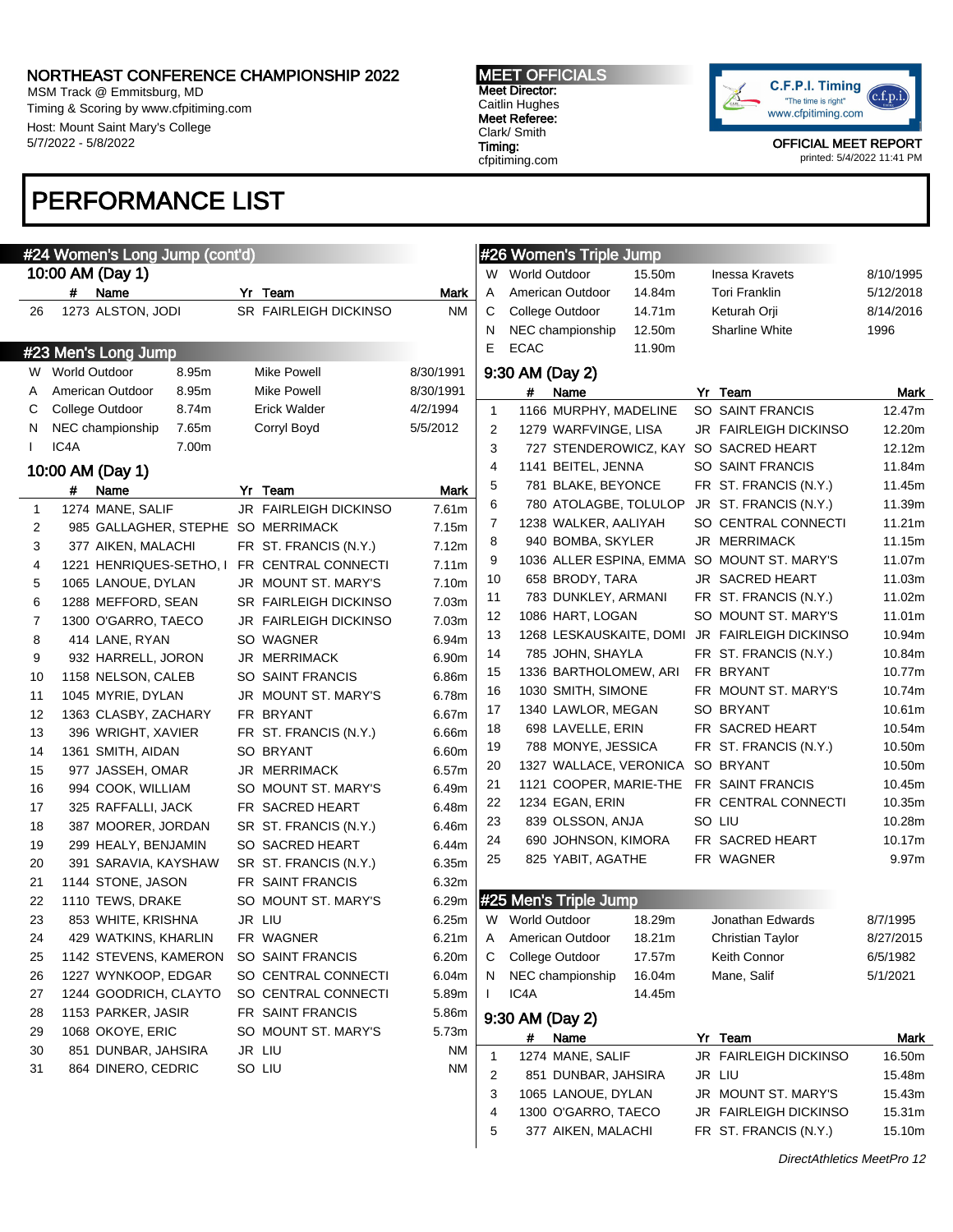MSM Track @ Emmitsburg, MD Timing & Scoring by www.cfpitiming.com Host: Mount Saint Mary's College 5/7/2022 - 5/8/2022

# PERFORMANCE LIST

MEET OFFICIALS Meet Director: Caitlin Hughes Meet Referee: Clark/ Smith Timing: cfpitiming.com



|              |             | #25 Men's Triple Jump (cont'd)  |        |                                   |           |                |                      | #28 Women's Shot Put (cont'd) |        |                                              |           |
|--------------|-------------|---------------------------------|--------|-----------------------------------|-----------|----------------|----------------------|-------------------------------|--------|----------------------------------------------|-----------|
|              |             | 9:30 AM (Day 2)                 |        |                                   |           |                |                      | 10:00 AM (Day 1)              |        |                                              |           |
|              | #           | Name                            |        | Yr Team                           | Mark      |                | #                    | Name                          |        | Yr Team                                      | Mark      |
| 6            |             | 853 WHITE, KRISHNA              |        | JR LIU                            | 14.87m    | 20             |                      | 1192 ALEXANDER, BROOK         |        | FR SAINT FRANCIS                             | 10.55m    |
| 7            |             | 932 HARRELL, JORON              |        | JR MERRIMACK                      | 14.78m    | 21             |                      | 1000 BAGWELL, SYANNI          |        | SO MOUNT ST. MARY'S                          | 9.50m     |
| 8            |             | 391 SARAVIA, KAYSHAW            |        | SR ST. FRANCIS (N.Y.)             | 14.52m    | 22             |                      | 867 SHAW, FAITH               |        | SO LIU                                       | 9.40m     |
| 9            |             | 396 WRIGHT, XAVIER              |        | FR ST. FRANCIS (N.Y.)             | 14.38m    | 23             |                      |                               |        | 737 WHITESIDE, MICHAEL FR SACRED HEART       | 9.00m     |
| 10           |             | 1191 NDEH, BARRY                |        | JR SAINT FRANCIS                  | 14.21m    | 24             |                      |                               |        | 786 MARANDO, KATHERIN FR ST. FRANCIS (N.Y.)  | 7.03m     |
| 11           |             | 1158 NELSON, CALEB              |        | <b>SO SAINT FRANCIS</b>           | 14.18m    | 25             |                      | 999 BERTOLINI, JULIANA        |        | FR MOUNT ST. MARY'S                          | NM        |
| 12           |             | 1082 HAMILTON, DJ               |        | JR MOUNT ST. MARY'S               | 14.14m    | 26             |                      | 1048 BAKARE, HAFSAT           |        | FR MOUNT ST. MARY'S                          | ΝM        |
| 13           |             | 387 MOORER, JORDAN              |        | SR ST. FRANCIS (N.Y.)             | 13.86m    |                |                      |                               |        |                                              |           |
| 14           |             | 1153 PARKER, JASIR              |        | FR SAINT FRANCIS                  | 13.63m    |                |                      | #27 Men's Shot Put            |        |                                              |           |
| 15           |             | 1221 HENRIQUES-SETHO, I         |        | FR CENTRAL CONNECTI               | 13.52m    | W              | <b>World Outdoor</b> |                               | 23.12m | Randy Barnes                                 | 5/20/1990 |
| 16           |             | 1051 WESLEY, ANTONIO            |        | SO MOUNT ST. MARY'S               | 13.13m    | Α              |                      | American Outdoor              | 23.13m | Randy Barnes                                 | 5/20/1990 |
| 17           |             | 1144 STONE, JASON               |        | FR SAINT FRANCIS                  | 13.12m    | С              |                      | College Outdoor               | 22.00m | John Godina                                  | 6/3/1995  |
| 18           |             | 1288 MEFFORD, SEAN              |        | <b>SR FAIRLEIGH DICKINSO</b>      | 12.74m    | Ν              |                      | NEC championship              | 18.97m | Jonathan Kalnas                              | 2002      |
| 19           |             | 395 THOMAS, TROY                |        | FR ST. FRANCIS (N.Y.)             | 12.68m    | $\mathbf{I}$   | IC <sub>4</sub> A    |                               | 15.75m |                                              |           |
| 20           |             | 1142 STEVENS, KAMERON           |        | SO SAINT FRANCIS                  | 12.45m    |                |                      |                               |        |                                              |           |
| 21           |             | 300 HENRICKS, ANGUS             |        | FR SACRED HEART                   | 11.70m    |                |                      | 1:00 PM (Day 1)               |        |                                              |           |
|              |             |                                 |        |                                   |           |                | #                    | Name                          |        | Yr Team                                      | Mark      |
|              |             | #28 Women's Shot Put            |        |                                   |           | $\mathbf{1}$   |                      | 1137 HYDE, NICKOLAS           |        | SO SAINT FRANCIS                             | 18.03m    |
| W            |             | <b>World Outdoor</b>            | 22.63m | Natalya Lisovskaya                | 6/7/1987  | 2              |                      | 1294 CLAY, BENJAMIN           |        | SR FAIRLEIGH DICKINSO                        | 16.80m    |
| A            |             | American Outdoor                | 20.63m | Michelle Carter                   | 8/12/2016 | 3              |                      | 1188 HYDE, DUSTIN             |        | FR SAINT FRANCIS                             | 16.59m    |
| C            |             | College Outdoor                 | 19.35m | <b>Raven Saunders</b>             | 8/12/2016 | $\overline{4}$ |                      | 1271 CEPYS, DOMINYKAS         |        | SO FAIRLEIGH DICKINSO                        | 16.18m    |
| N            |             | NEC championship                | 16.13m | Cleopatra Borel                   | 2001      | 5              |                      | 1320 CLOUTIER, BRETT          |        | SR BRYANT                                    | 16.04m    |
| E.           | <b>ECAC</b> |                                 | 13.60m |                                   |           | 6              |                      | 1339 BRUDER, JOHN             |        | FR BRYANT                                    | 15.49m    |
|              |             |                                 |        |                                   |           | 7              |                      | 287 CROCE, CAMERON            |        | JR SACRED HEART                              | 15.44m    |
|              |             | 10:00 AM (Day 1)                |        |                                   |           | 8              |                      | 1240 RADZION, ED              |        | JR CENTRAL CONNECTI                          | 15.35m    |
|              | #           | Name                            |        | Yr Team                           | Mark      | 9              |                      | 1265 MULLINGS, TAHJ           |        | SO FAIRLEIGH DICKINSO                        | 15.30m    |
| $\mathbf{1}$ |             | 706 MOKWUAH, ABBIE              |        | <b>JR SACRED HEART</b>            | 13.72m    | 10             |                      | 407 DURDEN, COREY             |        | JR WAGNER                                    | 15.25m    |
| 2            |             | 1140 PAGE, ADRIAN               |        | <b>JR SAINT FRANCIS</b>           | 12.85m    | 11             |                      | 1228 MACK, TYRONE             |        | FR CENTRAL CONNECTI                          | 15.18m    |
| 3            |             | 1394 LAGOY, LILY                |        | SO BRYANT                         | 12.69m    | 12             |                      | 1235 GREEN, LEON              |        | SO CENTRAL CONNECTI                          | 14.98m    |
| 4            |             | 1103 DECOFF, KEIGHAN            |        | FR MOUNT ST. MARY'S               | 12.67m    | 13             |                      | 389 OYETIBO, DAMILARE         |        | SR ST. FRANCIS (N.Y.)                        | 14.61m    |
| 5            |             | 795 BONHOMETRE, JODIE SR WAGNER |        |                                   | 12.35m    | 14             |                      | 1381 DUBIEL, GRANT            |        | SO BRYANT                                    | 14.45m    |
| 6            |             | 868 WILLIAMS, SHERENE           |        | SO LIU                            | 12.28m    | 15             |                      | 1057 FALWELL, RENALDI         |        | SO MOUNT ST. MARY'S                          | 14.34m    |
| 7            |             | 858 PANTON, SADE                |        | SO LIU                            | 12.20m    | 16             |                      | 950 QUAYE, NATHAN             |        | JR MERRIMACK                                 | 14.29m    |
| 8            |             | 1352 THOMAS, KASEY              |        | SO BRYANT                         | 12.20m    | 17             |                      | 1375 SCHMID, LEON             |        | SR BRYANT                                    | 14.04m    |
| 9            |             | 704 MITCHELL, SARAH             |        | SO SACRED HEART                   | 11.96m    | 18             |                      | 1134 OAKES, JARED             |        | FR SAINT FRANCIS                             | 14.02m    |
| 10           |             | 1338 MECHLINSKI, JULIA          |        | SO BRYANT                         | 11.82m    | 19             |                      |                               |        | 1230 MCCARTHY, ANDREW JR CENTRAL CONNECTI    | 13.85m    |
| 11           |             | 665 CURRAN, SAMANTHA            |        | SR SACRED HEART                   | 11.51m    | 20             |                      | 1190 DONLAN, TROY             |        | SO SAINT FRANCIS                             | 13.82m    |
| 12           |             | 906 FLORES, HANNAH              |        | <b>SR MERRIMACK</b>               | 11.33m    | 21             |                      | 280 BLATMAN, DANIEL           |        | SO SACRED HEART                              | 13.34m    |
| 13           |             | 1149 FYOCK, CAROLINE            |        | SO SAINT FRANCIS                  | 11.20m    | 22             |                      | 1257 DIKE, IKECHI             |        | FR CENTRAL CONNECTI                          | 13.34m    |
| 14           |             | 1282 JOHNSON, ELLA              |        | FR FAIRLEIGH DICKINSO             | 11.17m    | 23             |                      |                               |        | 1262 MIODUSZEWSKI, ROM JR FAIRLEIGH DICKINSO | 13.11m    |
| 15           |             | 1219 OVESNY, SARAH              |        | FR CENTRAL CONNECTI               | 11.07m    | 24             |                      |                               |        | 952 CHEVALIER, CLAUDE SO MERRIMACK           | 13.10m    |
| 16           |             | 1077 YOUNG, MORGAN              |        | SO MOUNT ST. MARY'S               | 10.82m    | 25             |                      | 1218 GIANNI, NICK             |        | SO CENTRAL CONNECTI                          | 12.36m    |
| 17           |             | 694 KEARNS, MOLLY               |        | <b>JR SACRED HEART</b>            | 10.68m    | 26             |                      | 295 GLENNON, AIDAN            |        | FR SACRED HEART                              | 12.16m    |
| 18           |             | 1067 ORIAKHI, ANN MARIE         |        | FR MOUNT ST. MARY'S               | 10.65m    | 27             |                      | 1292 COLON, RAFAEL            |        | FR FAIRLEIGH DICKINSO                        | 11.19m    |
| 19           |             |                                 |        | 927 CHAMPAGNE, MAKAY FR MERRIMACK | 10.63m    | 28             |                      | 1021 STETSER, ANDREW          |        | JR MOUNT ST. MARY'S                          | 10.75m    |
|              |             |                                 |        |                                   |           |                |                      |                               |        |                                              |           |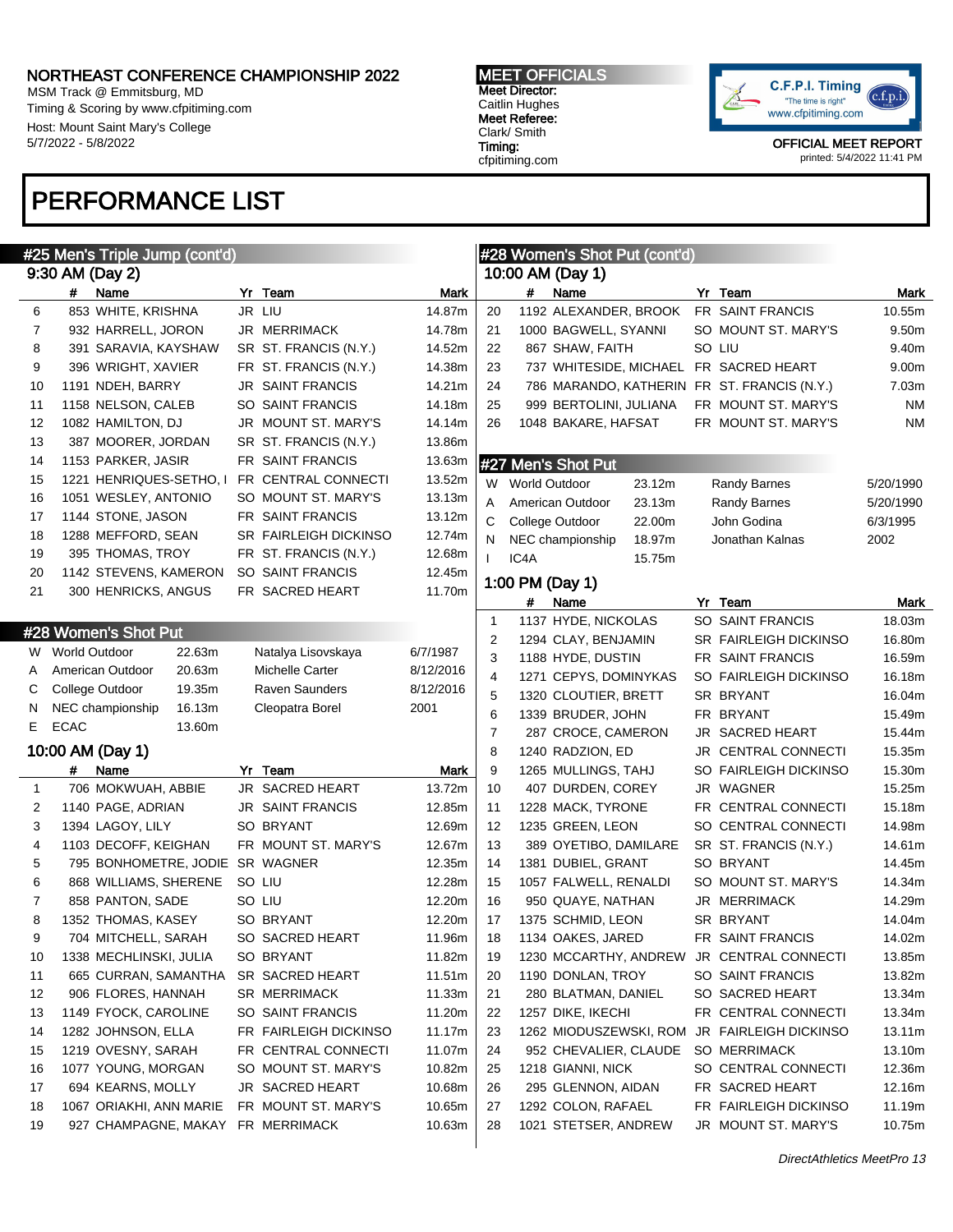# Name Yr Team Mark 29 850 KNIGHT, CONNOR SO LIU 10.53m 30 849 CHOWDHURY, ISHRA JR LIU 10.06m 31 420 PEPE, MICHAEL JR WAGNER NM

# Name Yr Team Mark 1 906 FLORES, HANNAH SR MERRIMACK 40.88m 868 WILLIAMS, SHERENE SO LIU 39.27m 1103 DECOFF, KEIGHAN FR MOUNT ST. MARY'S 38.91m 1140 PAGE, ADRIAN JR SAINT FRANCIS 38.15m 1334 RIZIK, LAURA JR BRYANT 37.75m 1118 SEDUN, CARLY FR SAINT FRANCIS 37.57m 7 1067 ORIAKHI, ANN MARIE FR MOUNT ST. MARY'S 37.04m 8 1394 LAGOY, LILY SO BRYANT 36.74m 9 706 MOKWUAH, ABBIE JR SACRED HEART 36.45m 10 1329 BOCK, BROOKE FR BRYANT 36.41m 11 867 SHAW, FAITH SO LIU 36.10m 12 704 MITCHELL, SARAH SO SACRED HEART 36.02m 795 BONHOMETRE, JODIE SR WAGNER 35.94m 14 1338 MECHLINSKI, JULIA SO BRYANT 35.42m 1364 HOWERTON, KATELY FR BRYANT 35.22m 1048 BAKARE, HAFSAT FR MOUNT ST. MARY'S 34.98m 927 CHAMPAGNE, MAKAY FR MERRIMACK 34.92m 18 669 DIAZ, BRIANNA SO SACRED HEART 32.77m 1149 FYOCK, CAROLINE SO SAINT FRANCIS 31.27m 20 1282 JOHNSON, ELLA FR FAIRLEIGH DICKINSO 29.84m 665 CURRAN, SAMANTHA SR SACRED HEART 29.80m 1038 PARKS, CASSIDI FR MOUNT ST. MARY'S 29.78m 694 KEARNS, MOLLY JR SACRED HEART 29.42m 1275 CONVERY, ASHLEIGH SR FAIRLEIGH DICKINSO 28.98m 999 BERTOLINI, JULIANA FR MOUNT ST. MARY'S 27.74m 858 PANTON, SADE SO LIU 25.80m 717 RIVARD, MADELINE SO SACRED HEART 24.74m

W World Outdoor 76.80m Gabriele Reinsch 7/9/1988 A American Outdoor 69.17m Gia Lewis- Smallwood 8/30/2014 C College Outdoor 67.48m Meg Ritchie 4/26/1981 N NEC championship 51.15m Taylor Johnson 5/4/2013

MSM Track @ Emmitsburg, MD Timing & Scoring by www.cfpitiming.com Host: Mount Saint Mary's College 5/7/2022 - 5/8/2022

#27 Men's Shot Put (cont'd)

1:00 PM (Day 1)

#32 Women's Discus

1:00 AM (Day 1)

E ECAC 42.50m

# PERFORMANCE LIST

# MEET OFFICIALS

Meet Director: Caitlin Hughes Meet Referee: Clark/ Smith Timing: cfpitiming.com



OFFICIAL MEET REPORT printed: 5/4/2022 11:41 PM

# #31 Men's Discus (cont'd) W World Outdoor 74.08m Jurgen Schult 6/6/1986 A American Outdoor 72.34m Ben Plucknett 7/7/1981 C College Outdoor 68.16m Julian Wruck 6/1/2013 N NEC championship 55.73m Pepe, Michael 5/1/2021 I IC4A 47.00m 10:00 AM (Day 1)

|                |   | 10:00 AM (Day 1)        |    |                              |           |
|----------------|---|-------------------------|----|------------------------------|-----------|
|                | # | Name                    |    | Yr Team                      | Mark      |
| 1              |   | 420 PEPE, MICHAEL       |    | JR WAGNER                    | 54.62m    |
| 2              |   | 1294 CLAY, BENJAMIN     |    | <b>SR FAIRLEIGH DICKINSO</b> | 50.61m    |
| 3              |   | 389 OYETIBO, DAMILARE   |    | SR ST. FRANCIS (N.Y.)        | 49.75m    |
| 4              |   | 1265 MULLINGS, TAHJ     |    | SO FAIRLEIGH DICKINSO        | 48.84m    |
| 5              |   | 1230 MCCARTHY, ANDREW   |    | <b>JR CENTRAL CONNECTI</b>   | 48.73m    |
| 6              |   | 1271 CEPYS, DOMINYKAS   |    | SO FAIRLEIGH DICKINSO        | 47.32m    |
| $\overline{7}$ |   | 1188 HYDE, DUSTIN       |    | FR SAINT FRANCIS             | 46.10m    |
| 8              |   | 950 QUAYE, NATHAN       |    | <b>JR MERRIMACK</b>          | 45.89m    |
| 9              |   | 1137 HYDE, NICKOLAS     |    | SO SAINT FRANCIS             | 45.29m    |
| 10             |   | 407 DURDEN, COREY       |    | JR WAGNER                    | 44.43m    |
| 11             |   | 1228 MACK, TYRONE       |    | FR CENTRAL CONNECTI          | 44.40m    |
| 12             |   | 1381 DUBIEL, GRANT      |    | SO BRYANT                    | 43.21m    |
| 13             |   | 1218 GIANNI, NICK       |    | SO CENTRAL CONNECTI          | 42.79m    |
| 14             |   | 287 CROCE, CAMERON      |    | JR SACRED HEART              | 42.23m    |
| 15             |   | 1240 RADZION, ED        | JR | <b>CENTRAL CONNECTI</b>      | 39.64m    |
| 16             |   | 1057 FALWELL, RENALDI   |    | SO MOUNT ST. MARY'S          | 39.17m    |
| 17             |   | 850 KNIGHT, CONNOR      |    | SO LIU                       | 39.13m    |
| 18             |   | 1235 GREEN, LEON        |    | SO CENTRAL CONNECTI          | 39.02m    |
| 19             |   | 280 BLATMAN, DANIEL     |    | SO SACRED HEART              | 37.64m    |
| 20             |   | 1277 THEUERKAUF, DANE   |    | FR FAIRLEIGH DICKINSO        | 34.72m    |
| 21             |   | 1063 CELLA, JOSHUA      |    | SO MOUNT ST. MARY'S          | 33.93m    |
| 22             |   | 1039 WILLIAMSON, ISAIAH |    | SR MOUNT ST. MARY'S          | 32.44m    |
| 23             |   | 1021 STETSER, ANDREW    | JR | <b>MOUNT ST. MARY'S</b>      | 30.51m    |
| 24             |   | 295 GLENNON, AIDAN      |    | FR SACRED HEART              | 29.59m    |
| 25             |   | 293 GIBBS, MAXWELL      |    | FR SACRED HEART              | 28.28m    |
| 26             |   | 849 CHOWDHURY, ISHRA    |    | JR LIU                       | 25.15m    |
| 27             |   | 1262 MIODUSZEWSKI, ROM  |    | JR FAIRLEIGH DICKINSO        | <b>NM</b> |
| 28             |   | 1292 COLON, RAFAEL      |    | FR FAIRLEIGH DICKINSO        | <b>NM</b> |
|                |   |                         |    |                              |           |
|                |   | #34 Women's Hammer      |    |                              |           |

| W               | <b>World Outdoor</b>   | 82.98m | Anita Wodarczyk | 8/28/2016 |  |  |  |
|-----------------|------------------------|--------|-----------------|-----------|--|--|--|
| A               | American Outdoor       | 78.60m | DeAnna Price    | 4/9/2021  |  |  |  |
| IC.             | <b>College Outdoor</b> | 74.53m | Maggie Ewen     | 4/6/2018  |  |  |  |
| IN.             | NEC championship       | 58.91m | Emma O'Hara     | 2015      |  |  |  |
| F.              | ECAC                   | 51.00m |                 |           |  |  |  |
| 9:30 AM (Day 2) |                        |        |                 |           |  |  |  |

# # Name Yr Team Mark 1 1128 MCLAUGHLIN, KATHE JR SAINT FRANCIS 49.13m 2 714 PLANTE, ALLISON SO SACRED HEART 48.03m

**#31 Men's Discus**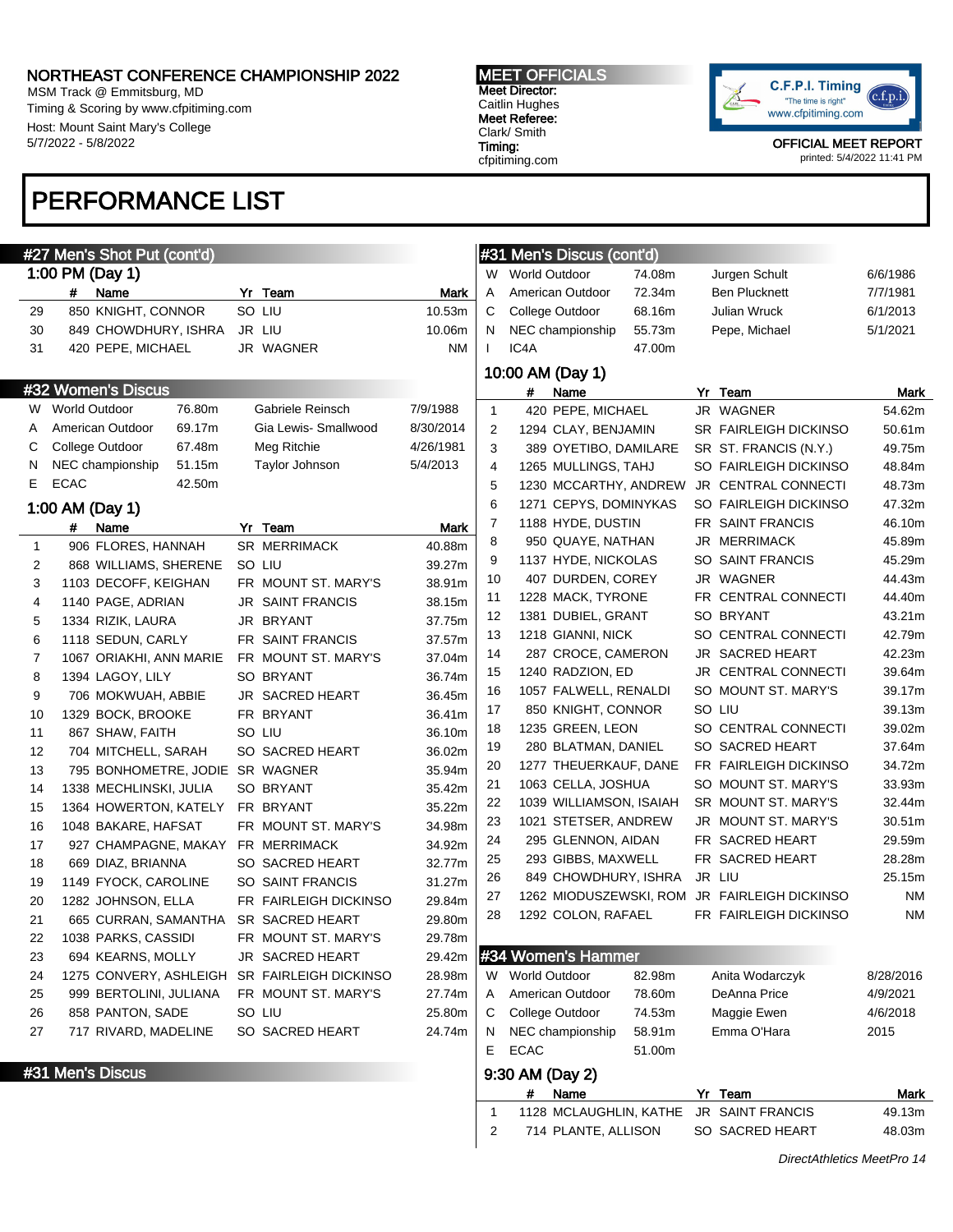MSM Track @ Emmitsburg, MD Timing & Scoring by www.cfpitiming.com Host: Mount Saint Mary's College 5/7/2022 - 5/8/2022

# PERFORMANCE LIST

MEET OFFICIALS Meet Director: Caitlin Hughes Meet Referee: Clark/ Smith Timing: cfpitiming.com



OFFICIAL MEET REPORT printed: 5/4/2022 11:41 PM

|              | #34 Women's Hammer (cont'd) |  |                              |           |                | #33 Men's Hammer (cont'd) |                                             |  |                       |           |
|--------------|-----------------------------|--|------------------------------|-----------|----------------|---------------------------|---------------------------------------------|--|-----------------------|-----------|
|              | 9:30 AM (Day 2)             |  |                              |           |                |                           | 12:30 AM (Day 2)                            |  |                       |           |
|              | $\#$<br>Name                |  | Yr Team                      | Mark      |                | #                         | Name                                        |  | Yr Team               | Mark      |
| 3            | 1323 ORTICERIO, ANNA        |  | SO BRYANT                    | 47.27m    | 10             |                           | 280 BLATMAN, DANIEL                         |  | SO SACRED HEART       | 44.37m    |
| 4            | 694 KEARNS, MOLLY           |  | JR SACRED HEART              | 45.64m    | 11             |                           | 1287 MOORE, TYRESE                          |  | SR FAIRLEIGH DICKINSO | 43.04m    |
| 5            | 1275 CONVERY, ASHLEIGH      |  | <b>SR FAIRLEIGH DICKINSO</b> | 44.96m    | 12             |                           | 420 PEPE, MICHAEL                           |  | JR WAGNER             | 42.97m    |
| 6            | 1329 BOCK, BROOKE           |  | FR BRYANT                    | 44.25m    | 13             |                           | 1190 DONLAN, TROY                           |  | SO SAINT FRANCIS      | 42.97m    |
| 7            | 1140 PAGE, ADRIAN           |  | <b>JR SAINT FRANCIS</b>      | 43.19m    | 14             |                           | 952 CHEVALIER, CLAUDE                       |  | <b>SO MERRIMACK</b>   | 42.94m    |
| 8            | 1118 SEDUN, CARLY           |  | FR SAINT FRANCIS             | 43.03m    | 15             |                           | 1057 FALWELL, RENALDI                       |  | SO MOUNT ST. MARY'S   | 42.84m    |
| 9            | 801 DAMON, BRIDGET          |  | JR WAGNER                    | 42.65m    | 16             |                           | 1134 OAKES, JARED                           |  | FR SAINT FRANCIS      | 41.93m    |
| 10           | 795 BONHOMETRE, JODIE       |  | SR WAGNER                    | 42.10m    | 17             |                           | 1240 RADZION, ED                            |  | JR CENTRAL CONNECTI   | 41.82m    |
| 11           | 1029 CHEVANNES, JAELYN      |  | SO MOUNT ST. MARY'S          | 41.66m    | 18             |                           | 1021 STETSER, ANDREW                        |  | JR MOUNT ST. MARY'S   | 41.09m    |
| 12           | 1352 THOMAS, KASEY          |  | SO BRYANT                    | 41.31m    | 19             |                           | 1235 GREEN, LEON                            |  | SO CENTRAL CONNECTI   | 39.71m    |
| 13           | 706 MOKWUAH, ABBIE          |  | <b>JR SACRED HEART</b>       | 40.89m    | 20             |                           | 1381 DUBIEL, GRANT                          |  | SO BRYANT             | 38.34m    |
| 14           | 906 FLORES, HANNAH          |  | <b>SR MERRIMACK</b>          | 40.85m    | 21             |                           | 1257 DIKE, IKECHI                           |  | FR CENTRAL CONNECTI   | 34.94m    |
| 15           | 927 CHAMPAGNE, MAKAY        |  | FR MERRIMACK                 | 37.68m    | 22             |                           | 850 KNIGHT, CONNOR                          |  | SO LIU                | 32.72m    |
| 16           |                             |  | <b>SO SAINT FRANCIS</b>      |           | 23             |                           | 293 GIBBS, MAXWELL                          |  | FR SACRED HEART       | 31.50m    |
| 17           | 1149 FYOCK, CAROLINE        |  | SO SACRED HEART              | 36.95m    | 24             |                           | 849 CHOWDHURY, ISHRA                        |  | JR LIU                |           |
|              | 704 MITCHELL, SARAH         |  |                              | 34.98m    |                |                           |                                             |  |                       | 28.12m    |
| 18           | 1219 OVESNY, SARAH          |  | FR CENTRAL CONNECTI          | 34.67m    |                |                           |                                             |  |                       |           |
| 19           | 1192 ALEXANDER, BROOK       |  | FR SAINT FRANCIS             | 34.64m    |                |                           | #36 Women's Javelin                         |  |                       |           |
| 20           | 1364 HOWERTON, KATELY       |  | FR BRYANT                    | 34.19m    |                | W World Outdoor           | 72.28m                                      |  | Barbora Spotakova     | 9/13/2008 |
| 21           | 1077 YOUNG, MORGAN          |  | SO MOUNT ST. MARY'S          | 34.03m    | Α              |                           | American Outdoor<br>66.67m                  |  | Kara Winger           | 6/25/2010 |
| 22           | 731 TANNER, LAUREN          |  | SR SACRED HEART              | 33.33m    | С              |                           | College Outdoor<br>62.19m                   |  | Maggie Malone         | 6/9/2016  |
| 23           | 1000 BAGWELL, SYANNI        |  | SO MOUNT ST. MARY'S          | 33.29m    | N              |                           | 50.53m<br>NEC championship                  |  | Kelly Yanucil         | 5/3/2015  |
| 24           | 669 DIAZ, BRIANNA           |  | SO SACRED HEART              | 30.37m    | E.             | <b>ECAC</b>               | 41.00m                                      |  |                       |           |
| 25           | 1038 PARKS, CASSIDI         |  | FR MOUNT ST. MARY'S          | 30.22m    |                |                           |                                             |  |                       |           |
|              |                             |  |                              |           |                |                           |                                             |  |                       |           |
| 26           | 867 SHAW, FAITH             |  | SO LIU                       | 29.65m    |                |                           | 12:30 AM (Day 2)                            |  |                       |           |
| 27           | 858 PANTON, SADE            |  | SO LIU                       | 29.08m    |                | #                         | Name                                        |  | Yr Team               | Mark      |
| 28           | 1055 FORTE, VANESSA         |  | JR MOUNT ST. MARY'S          | ΝM        | 1              |                           | 731 TANNER, LAUREN                          |  | SR SACRED HEART       | 41.43m    |
|              |                             |  |                              |           | 2              |                           | 1150 CONRAD, OLIVIA                         |  | SO SAINT FRANCIS      | 41.25m    |
|              | #33 Men's Hammer            |  |                              |           | 3              |                           | 998 HOPKINS, KENNA                          |  | JR MOUNT ST. MARY'S   | 40.63m    |
|              | W World Outdoor<br>86.74m   |  | <b>Yuriy Sedykh</b>          | 8/30/1986 | 4              |                           | 988 JOHNSON, ALANA                          |  | SO MERRIMACK          | 40.11m    |
| A            | 82.52m<br>American Outdoor  |  | Lance Deal                   | 9/7/1996  | 5              |                           | 893 DIMARTINO, SKYLAR                       |  | <b>SO MERRIMACK</b>   | 39.71m    |
| С            | College Outdoor<br>81.94m   |  | <b>Balazs Kiss</b>           | 5/19/1995 | 6              |                           | 716 RICH, SIERRAH                           |  | JR SACRED HEART       | 38.91m    |
| N            | NEC championship<br>63.01m  |  | Ed Skowronski                | 5/6/2007  | $\overline{7}$ |                           | 1119 WEHNER, JOSILYN                        |  | FR SAINT FRANCIS      | 38.88m    |
|              | IC4A<br>52.50m              |  |                              |           | 8              |                           | 701 LUBA, KAITLYN                           |  | SO SACRED HEART       | 38.51m    |
|              |                             |  |                              |           | 9              |                           | 1334 RIZIK, LAURA                           |  | JR BRYANT             | 37.82m    |
|              | 12:30 AM (Day 2)            |  |                              |           | 10             |                           | 1116 BAILEY, KAITLYN                        |  | FR SAINT FRANCIS      | 36.65m    |
|              | #<br>Name                   |  | Yr Team                      | Mark      | 11             |                           | 1282 JOHNSON, ELLA                          |  | FR FAIRLEIGH DICKINSO | 36.46m    |
| $\mathbf{1}$ | 287 CROCE, CAMERON          |  | JR SACRED HEART              | 56.57m    | 12             |                           | 1345 MCENTEE, HANNAH                        |  | FR BRYANT             | 35.93m    |
| 2            | 1167 HILAMAN, PARKER        |  | SO SAINT FRANCIS             | 51.79m    | 13             |                           | 938 CUNNINGHAM, ANYA                        |  | FR MERRIMACK          | 33.70m    |
| 3            | 1294 CLAY, BENJAMIN         |  | SR FAIRLEIGH DICKINSO        | 49.99m    | 14             |                           | 1331 MASERA, EMILY                          |  | SO BRYANT             | 33.20m    |
| 4            | 1230 MCCARTHY, ANDREW       |  | JR CENTRAL CONNECTI          | 49.86m    | 15             |                           | 688 IMME, MARISA                            |  | FR SACRED HEART       | 32.20m    |
| 5            | 407 DURDEN, COREY           |  | JR WAGNER                    | 49.61m    | 16             |                           | 1133 FOX, MARGARET                          |  | FR SAINT FRANCIS      | 31.35m    |
| 6            | 422 POCESTA, ADRIAN         |  | JR WAGNER                    | 47.76m    | 17             |                           | 1219 OVESNY, SARAH                          |  | FR CENTRAL CONNECTI   | 28.68m    |
| 7            | 950 QUAYE, NATHAN           |  | JR MERRIMACK                 | 47.76m    | 18             |                           | 1042 BUCHANAN, PAIGE                        |  | JR MOUNT ST. MARY'S   | 27.94m    |
| 8            | 1389 CONLAN, BILL           |  | SR BRYANT                    | 46.23m    | 19             |                           | 786 MARANDO, KATHERIN FR ST. FRANCIS (N.Y.) |  |                       | 20.26m    |
| 9            | 1265 MULLINGS, TAHJ         |  | SO FAIRLEIGH DICKINSO        | 45.60m    | 20             |                           | 993 HALL, JANNAH                            |  | FR MOUNT ST. MARY'S   | 18.34m    |